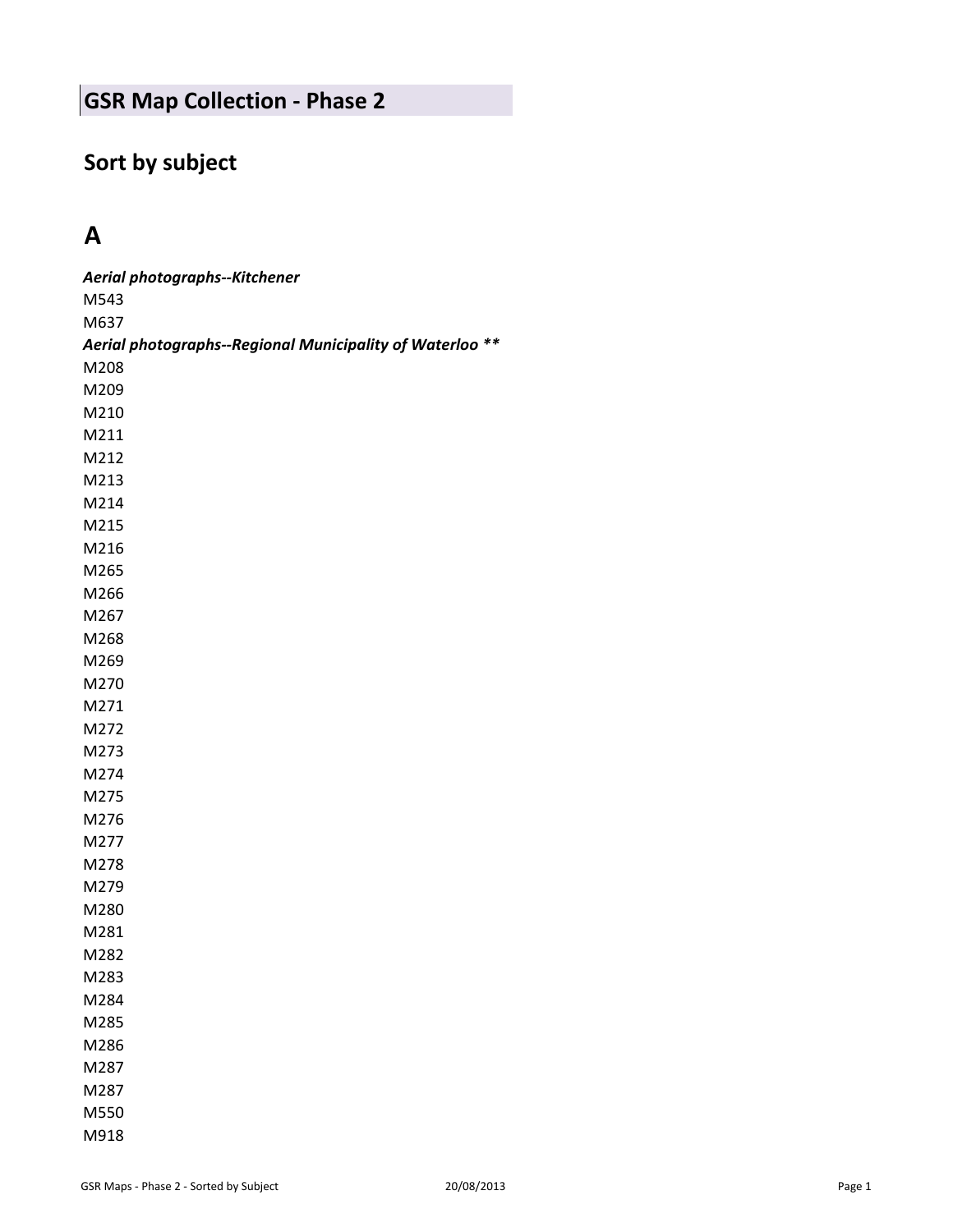M950 M979 *Allansville* M248 *Alma* M176 *Alsace-Lorraine* M459 *Annexations--Ayr* M080 *Annexations--Kitchener* M034 M217 M312 *Annexations--Waterloo* M311 *Arthur* M172 M250 M260 MAP 912.713 Guelp 2010 *Ayr* M078 M080 M151 M299 M399 M400 M401 M583 M589 M606 M630 M636 M646 M653 M872 M887 M902 MAP 912.71344 Kitch 2010

### **B**

#### *Baden*

M291 M292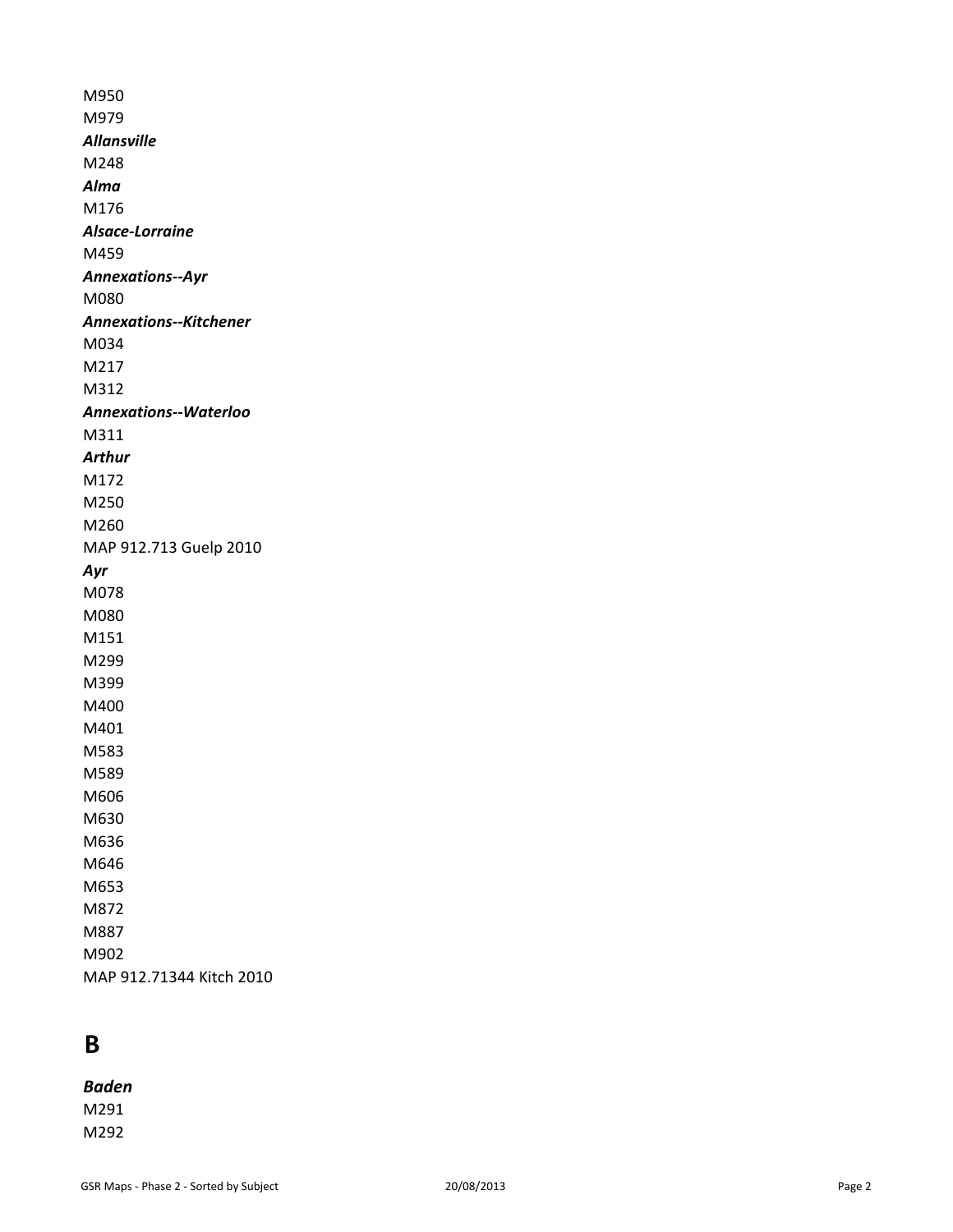| M293                     |
|--------------------------|
| M606                     |
| M636                     |
| M659                     |
| M667                     |
| M939                     |
| MAP 912.71344 Kitch 2010 |
| Belwood                  |
| M260                     |
| Berlin, Ont.             |
| M006                     |
| M008                     |
| M024                     |
| M025                     |
| M026                     |
| M027                     |
| M028                     |
| M038                     |
| M100                     |
| M354                     |
| M410                     |
| M416                     |
| M449                     |
| M548                     |
| M551                     |
| M577                     |
| M587                     |
| M907                     |
| M917                     |
| M951                     |
| Blair                    |
| M072                     |
| M073                     |
| M158                     |
| M192                     |
| M207                     |
| <b>Bloomingdale</b>      |
| M139                     |
| M608                     |
| Branchton                |
| M589                     |
| M630                     |
| <b>Brant County</b>      |
| M263                     |
| M367                     |
| M492                     |
| M645                     |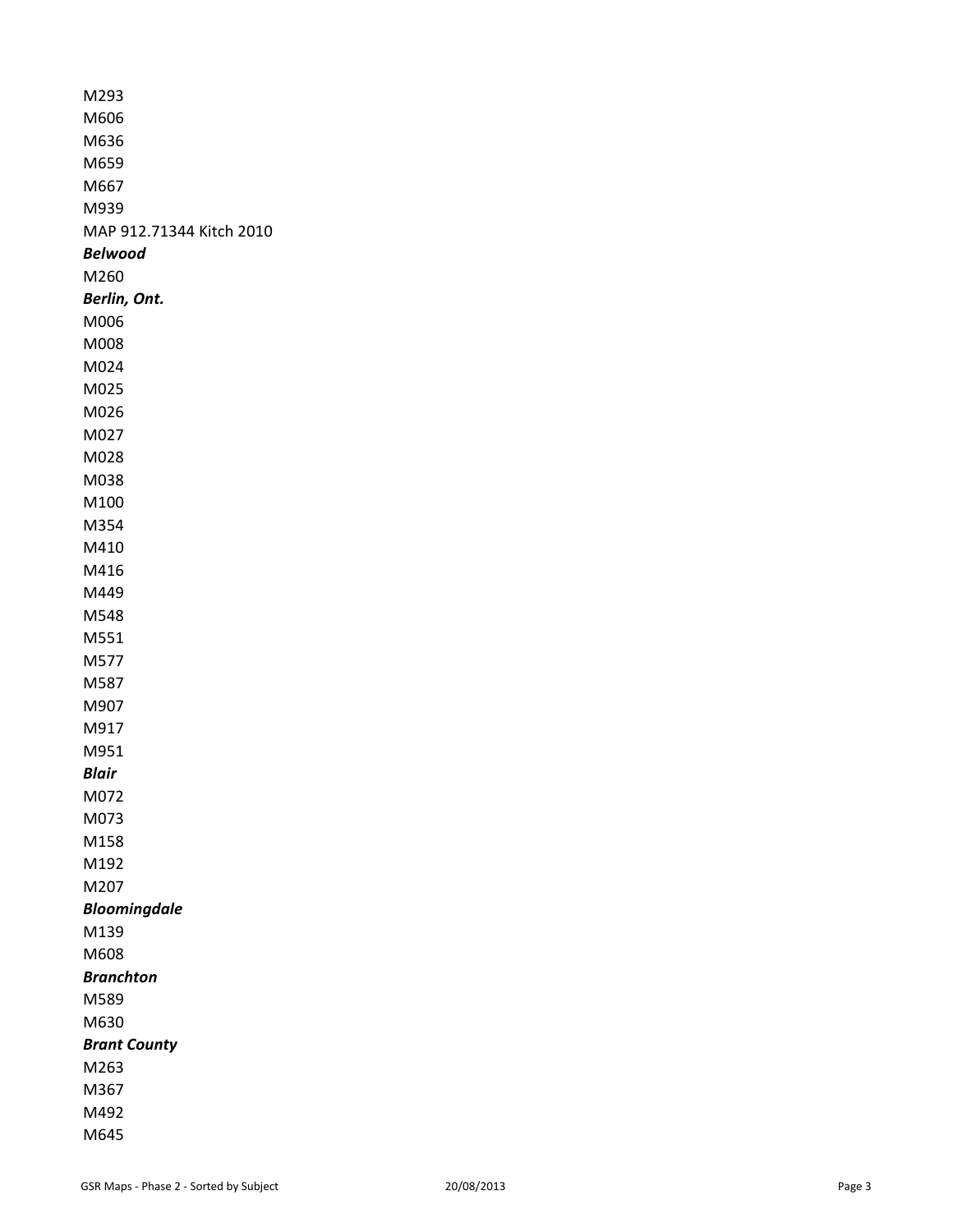| <b>Breslau</b>                                    |
|---------------------------------------------------|
| M068                                              |
| M157                                              |
| M267                                              |
| M610                                              |
| M641                                              |
| <b>Bridgeport</b>                                 |
| M005                                              |
| M022                                              |
| M030                                              |
| M060                                              |
| M136                                              |
| M156                                              |
| M189                                              |
| M191                                              |
| M197                                              |
| M198                                              |
| M200                                              |
| M201                                              |
| M205                                              |
| M206                                              |
| M319                                              |
| M463                                              |
| M554                                              |
| M871                                              |
| <b>Bridges--Regional Municipality of Waterloo</b> |
| M962                                              |
| <b>British Columbia</b>                           |
| M242                                              |
| <b>Brooke</b>                                     |
| M227                                              |
| <b>Bruce County</b>                               |
| M494                                              |
| <b>Buildings--Arthur</b>                          |
| M250                                              |
| <b>Buildings--Berlin, Ont.</b>                    |
| M024                                              |
| M025                                              |
| M038                                              |
| <b>Buildings--Conestogo</b>                       |
| M059                                              |
| <b>Buildings--Galt</b>                            |
| M099                                              |
| M660                                              |
| <b>Buildings--Guelph</b>                          |
| M500                                              |
|                                                   |
| <b>Buildings--Kitchener</b>                       |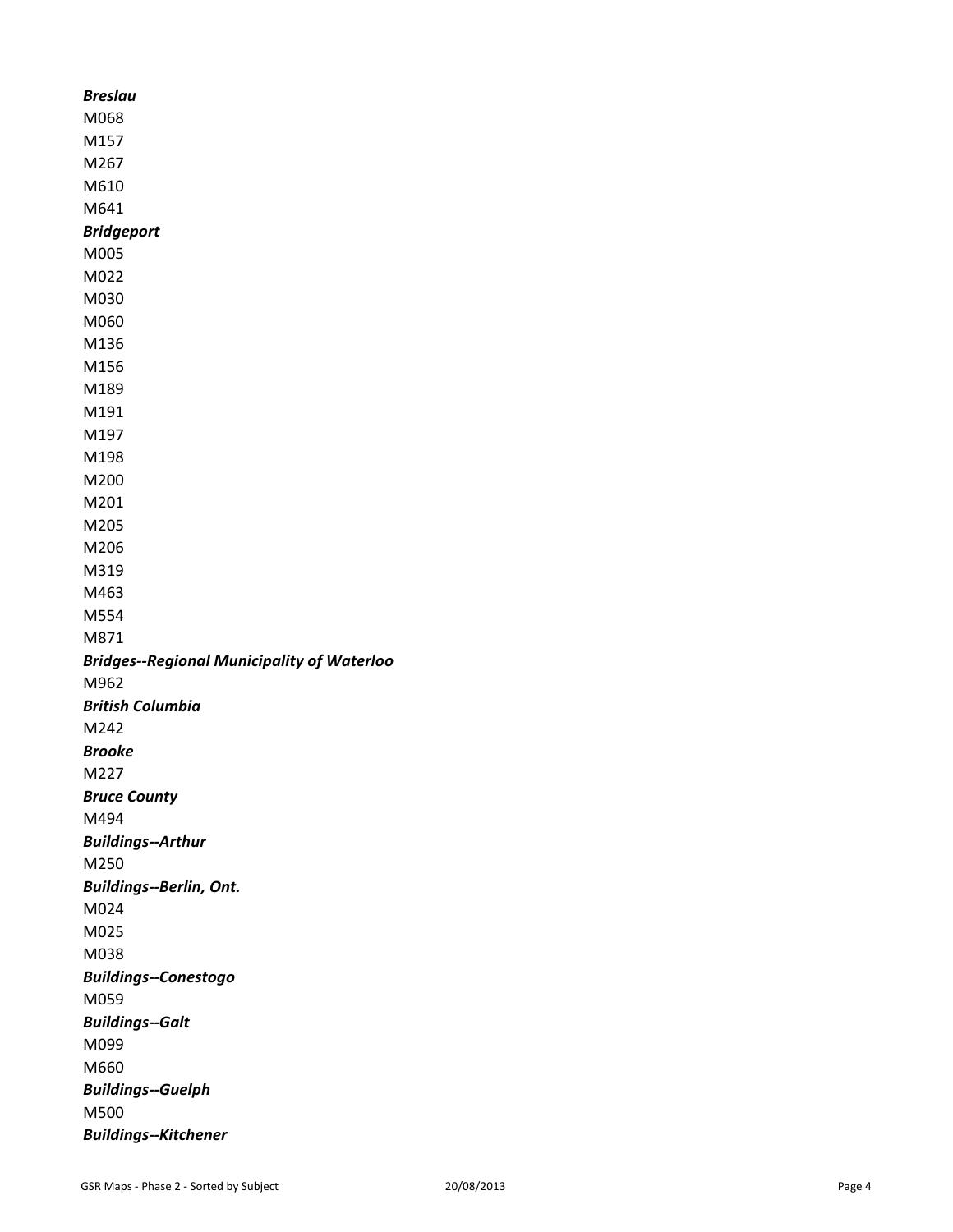M013 *Buildings--New Aberdeen* M041 *Buildings--New Hamburg* M042 M043 M044 M045 M046 *Buildings--Regional Municipality of Waterloo* M595 M604 *Buildings--St. Jacobs* M061 *Buildings--Wellesley* M049 *Buildings--Wellesley Township* M592 M594 *Buildings--Winterbourne* M062 M063

# **C**

*Cambridge* M001 M007 M021 M083 M133 M134 M135 M185 M186 M224 M287 M299 M313 M350 M364 M367 M468 M542 M544 M545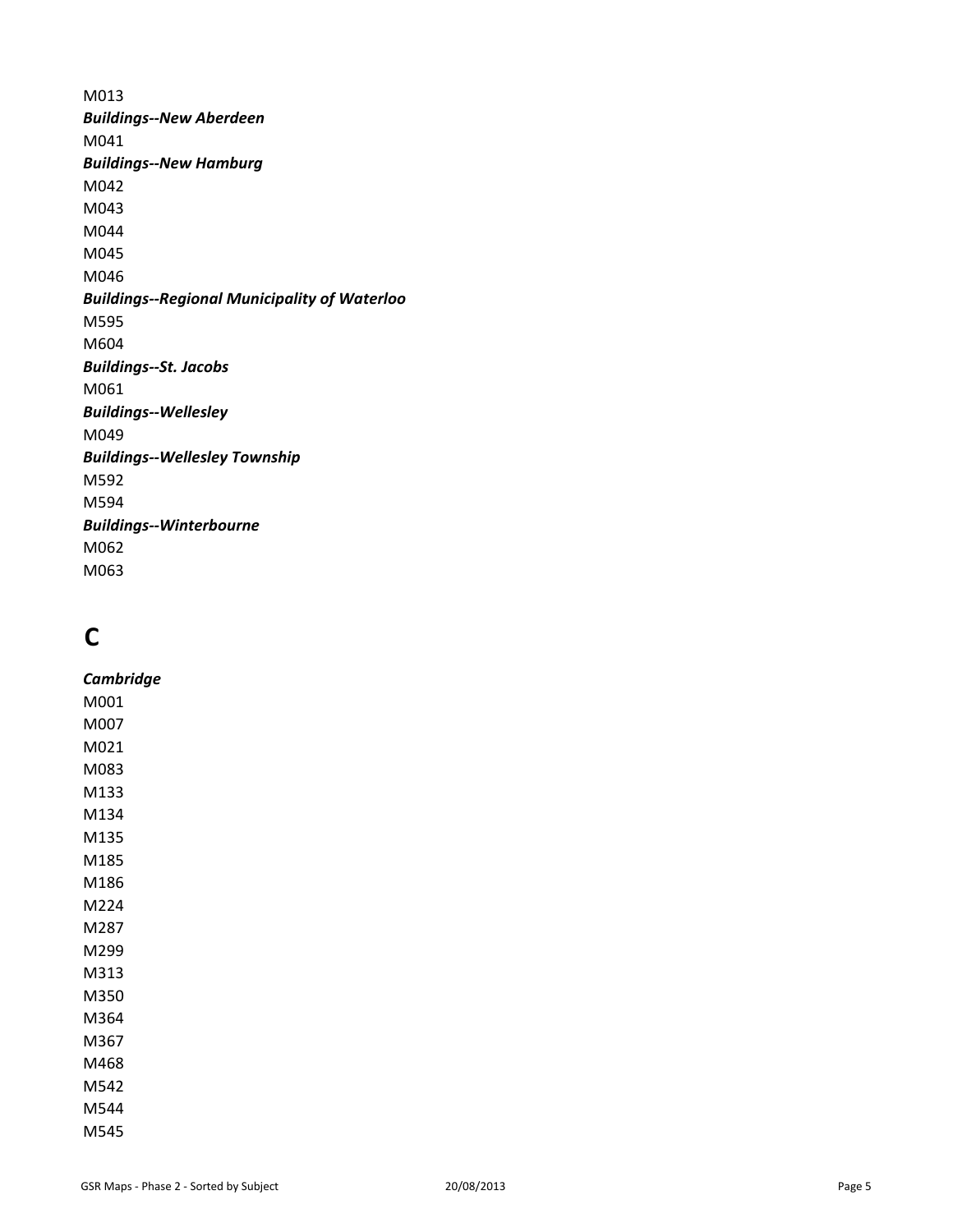M547 M557 M578 M581 M584 M600 M606 M612 M623 M636 M643 M645 M650 M653 M655 M656 M657 M658 M664 M665 M670 M878 M881 M900 M919 M926 M927 M928 M937 M939 M993 MAP 912.71344 Kitch 2010 MAP 912.71344 Trans 2007 MAP 912.71344 Trici 2006 Jun MAP 912.71344 Water 2006 June MAP 912.73144 Trans 2008 *Canada* M245 M247 M439 *Canada West* M259 M441 M916 *Carlisle* M073 *Cayuga*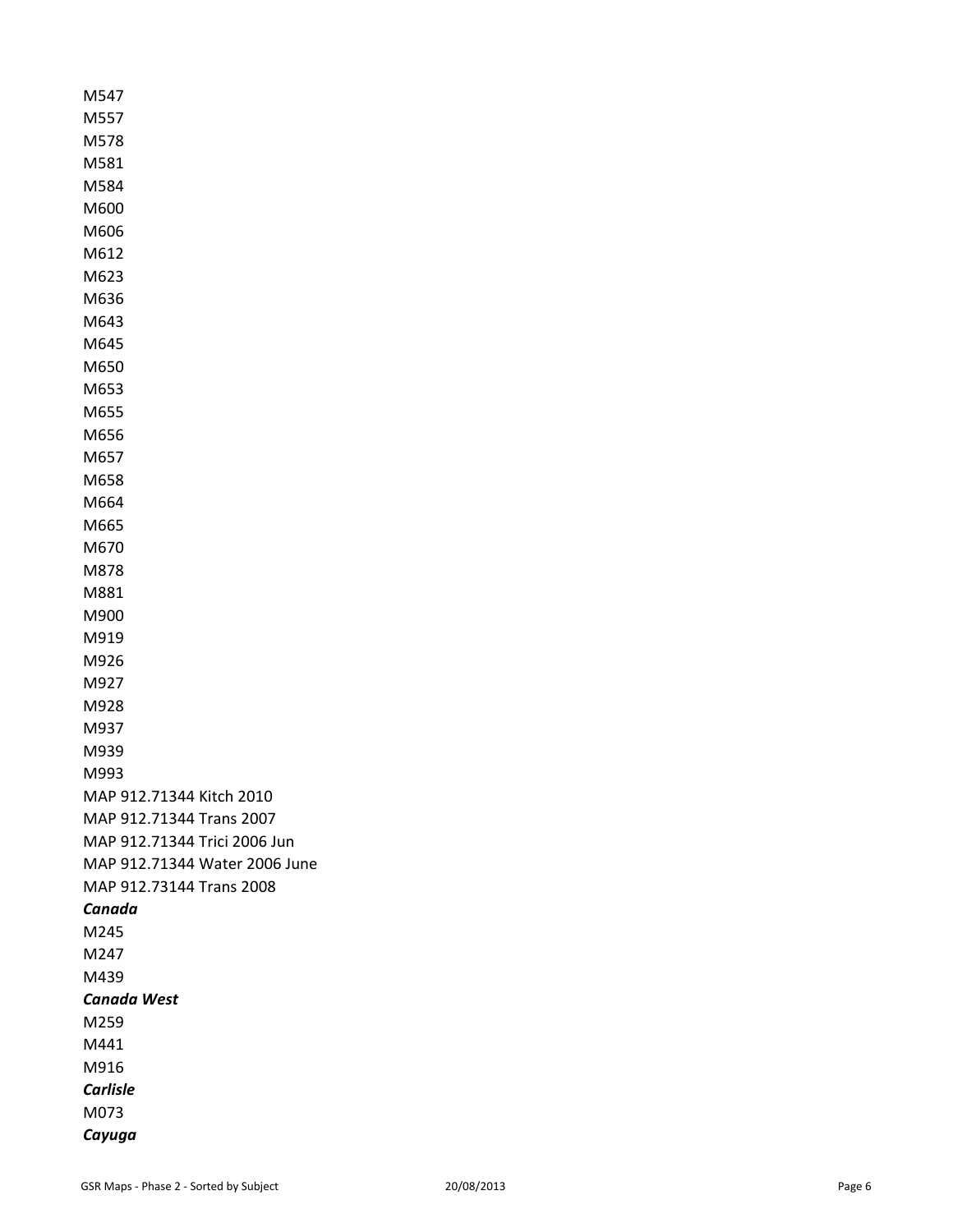M973 *Cemeteries--Minto Township* M288 *Cemeteries--Puslinch Township* M955 *Cemeteries--Waterloo County* M089 M119 M915 *Cemeteries--Woolwich Township* M873 M893 *Census districts--England* M888 M889 *Census districts--Puslinch Township* M254 M255 M256 *Centreville* M205 *Churches--New Hamburg* M601 M903 *Colborne District* M963 *Conestogo* M059 M300 M368 M666 M932 M933 M992 *Conestogo River* M922 *Crosshill* M668 *Cultural settlements--Wellington County* M596 M597 *Cultural settlements--Waterloo County* M596 M597 *Cycling routes--Regional Municipality of Waterloo* MAP 912.71344 Trans 2007 MAP 912.73144 Trans 2008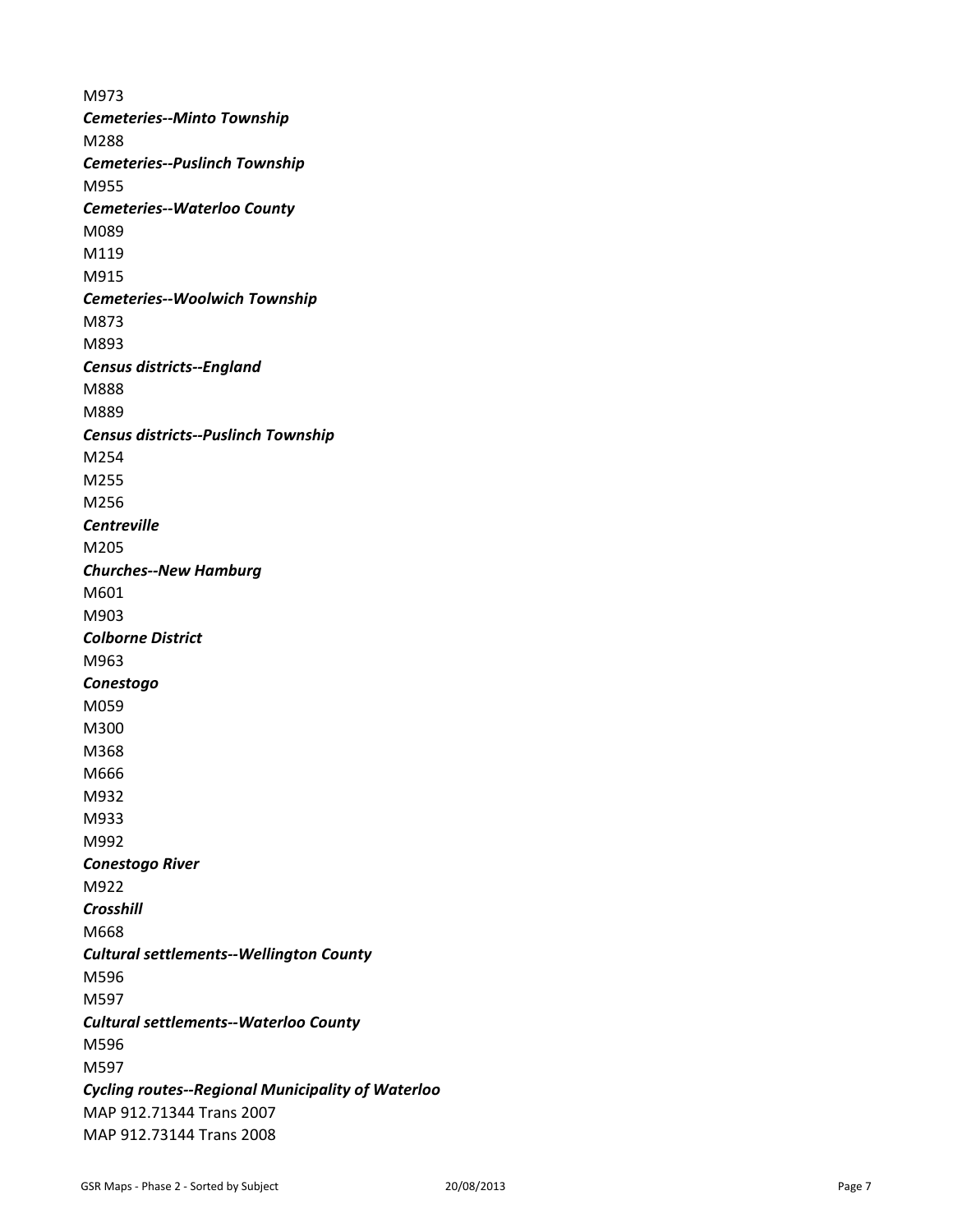# **D**

*Doon* M074 M075 M159 M207 M289 *Doon Heritage Village* M365 *Dufferin County* M943 *Driving tours--Regional Municipality of Waterloo* M088

# **E**

*Electoral districts--Kitchener* M011 M036 M470 M472 M562 M651 M911 M920 *Electoral districts--Ontario* M559 M561 **Electoral districts--Waterloo** M010 M471 M473 M593 *Electoral districts--Wellesley Township* M591 *Electoral districts--Woolwich Township* M590 M961 *Elgin County* M263 M967 *Elmira* M055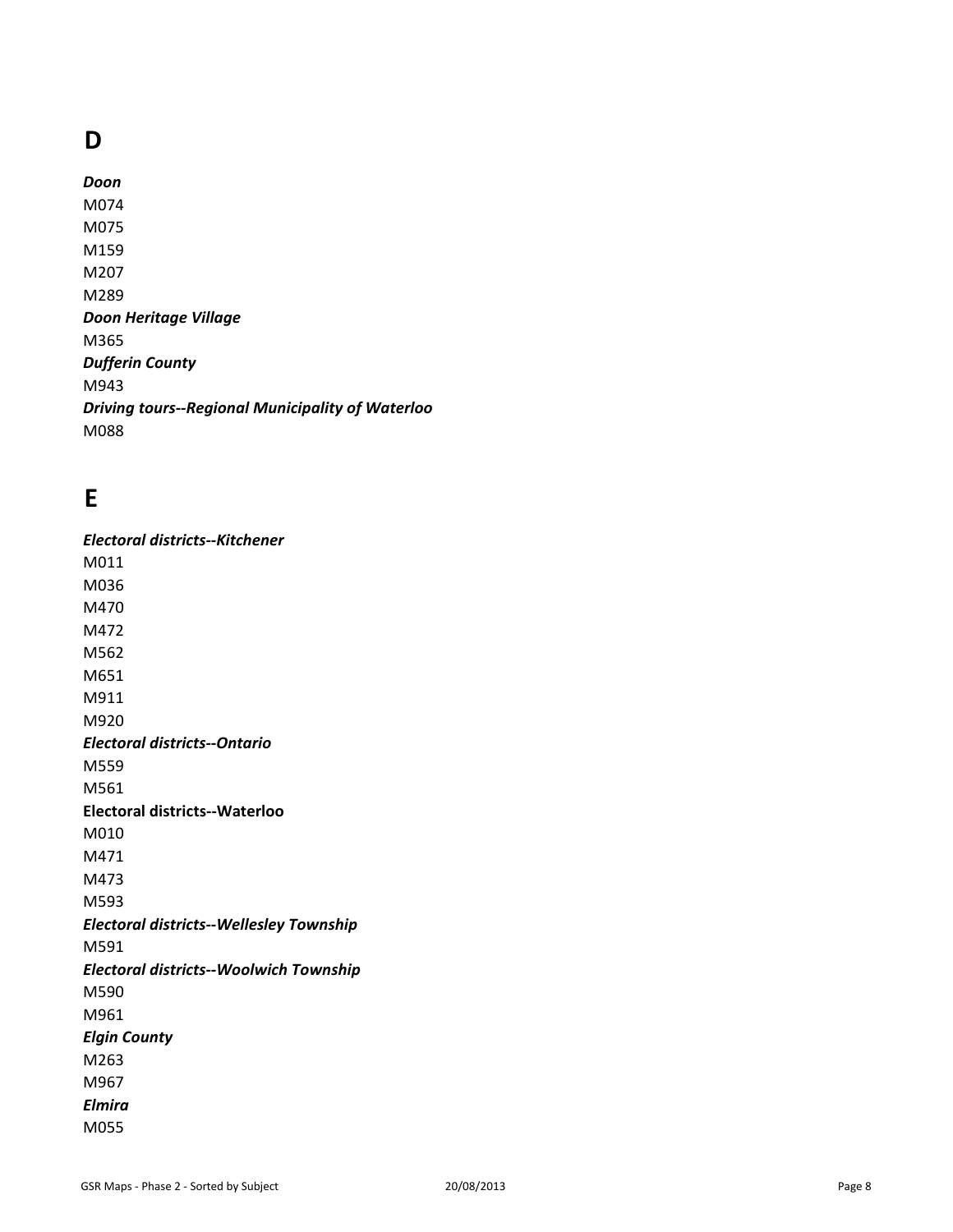M056 M147 M148 M151 M196 M299 M321 M585 M590 M591 M606 M636 M653 M666 M873 M931 M932 M935 M939 M961 MAP 912.713 Guelp 2010 *Elora*  M173 M252 M259 M406 MAP 912.713 Guelp 2010 *Emigration--Germans* M452 M454 M455 M456 M457 M458 M459 *Emigration--Mennonites* M452 M453 *England* M888 M889 *Ennotville* M176 *Erin* M173 MAP 912.713 Guelp 2010 *Essex County*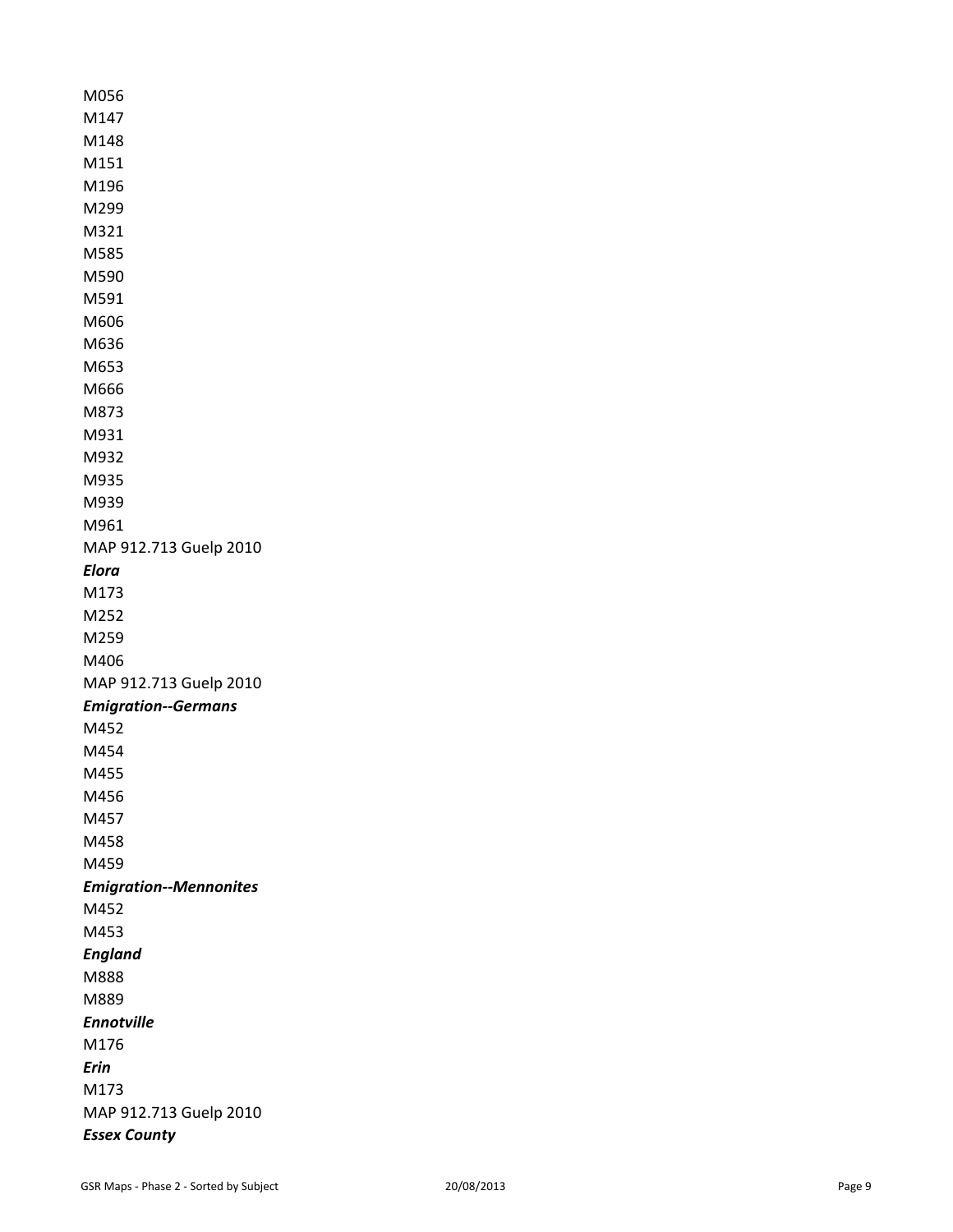M965 *Ethnic origins--Regional Municipality of Waterloo* M627

# **F**

*Fergus* M173 M251 M259 M406 MAP 912.713 Guelp 2010 *Fire insurance plans \* (see note below for fire insurance plans on microfiche) Fire insurance plans--Berlin, Ont. \** M449 *Fire insurance plans--St. Jacobs \** M880 *Flood plains--Kitchener* M573 *Flood risk maps--Conestoga River* M922 *Flood risk maps--Irish Creek* M923 *Flood risk maps--Mill Creek* M923 *Flood risk maps--Nith River* M924 M934 *Forests--Regional Municipality of Waterloo* M505 M626 *Forests--Waterloo County* M895 *Floradale* M666 M935

## **G**

*Galt* M010 M039 M058 M067 M071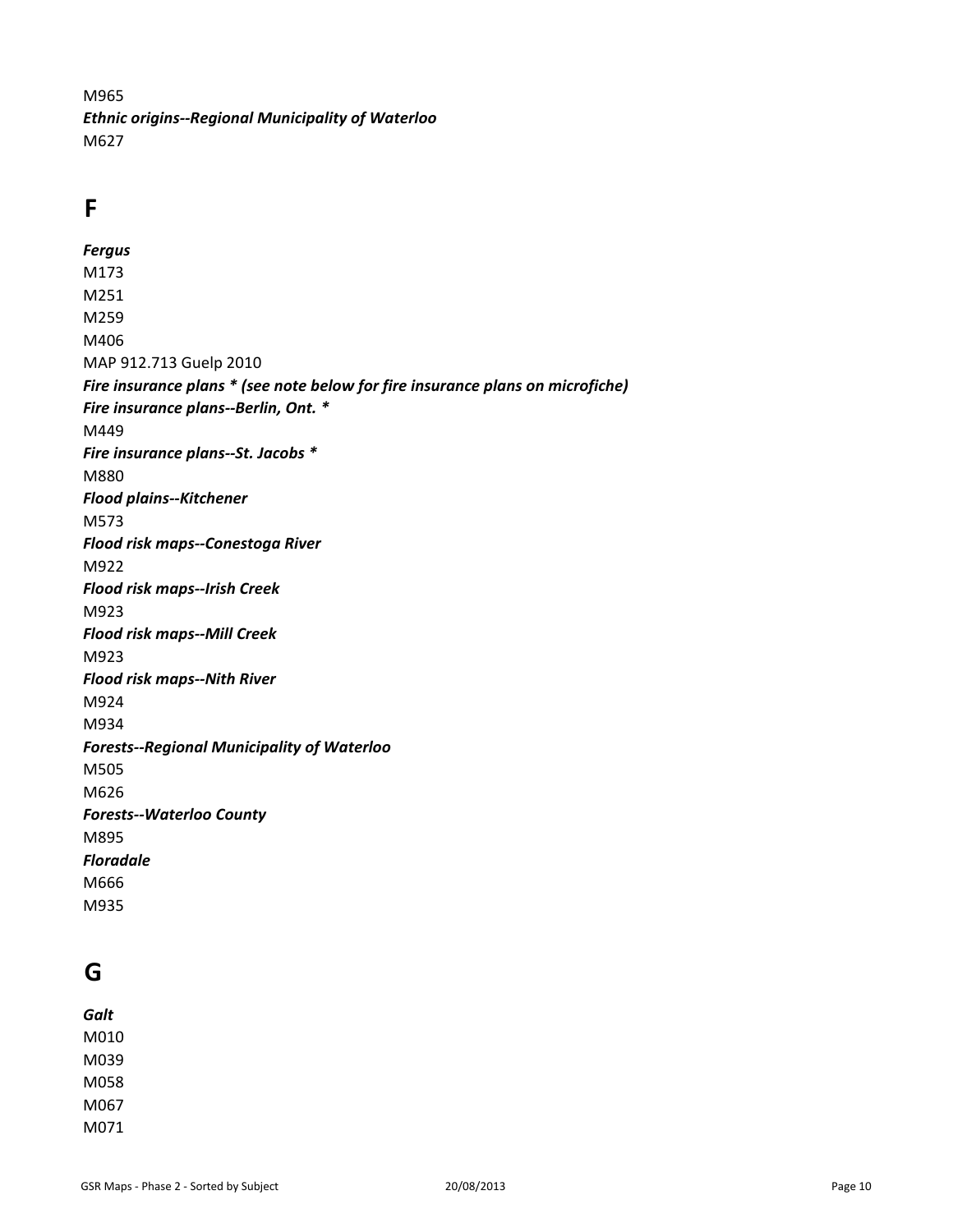| M099                                              |
|---------------------------------------------------|
| M100                                              |
| M133                                              |
| M134                                              |
| M135                                              |
| M136                                              |
| M145                                              |
| M147                                              |
| M148                                              |
| M150                                              |
| M151                                              |
| M193                                              |
| M197                                              |
| M200                                              |
| M201                                              |
| M301                                              |
| M544                                              |
| M554                                              |
| M580                                              |
| M660                                              |
| M876                                              |
| M915                                              |
| M937                                              |
| <b>Gaming</b>                                     |
| M938                                              |
|                                                   |
| <b>Garafraxa Township</b>                         |
| M941                                              |
| <b>Geology--Regional Municipality of Waterloo</b> |
| M933                                              |
| <b>Glenlammond</b>                                |
| M260                                              |
| <b>Gluaysville</b>                                |
| M176                                              |
| <b>Grand Hill</b>                                 |
| M161                                              |
| <b>Grand River Valley</b>                         |
| M460                                              |
| M671                                              |
| M908                                              |
| <b>Grand River watershed</b>                      |
| M465                                              |
| M921                                              |
| Guelph                                            |
| M001                                              |
| M021                                              |
| M039<br>M136                                      |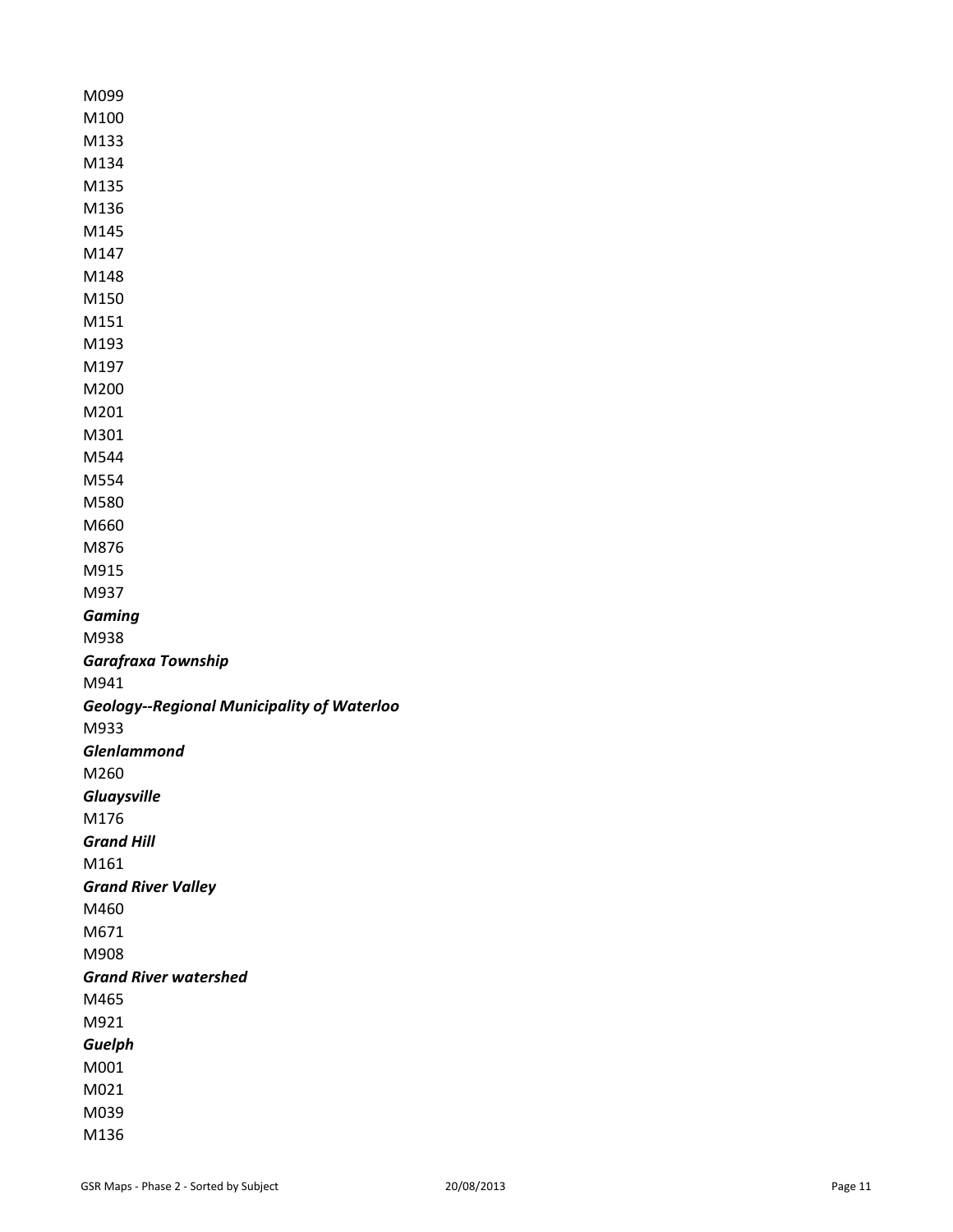M173 M175 M185 M186 M190 M196 M197 M200 M201 M261 M262 M313 M320 M364 M365 M377 M467 M500 M544 M545 M547 M554 M580 M585 M647 M653 M912 M991 MAP 912.713 Guelp 2010 *Haldimand County* M973 *Hamburgh SEE New Hamburg Hastings County* M975 *Hawkesville* M179 M180 M668 *Haysville* M520 M521 M522 M523 M524 *Heidelberg* M668 *Heritage structures--Regional Municipality of Waterloo*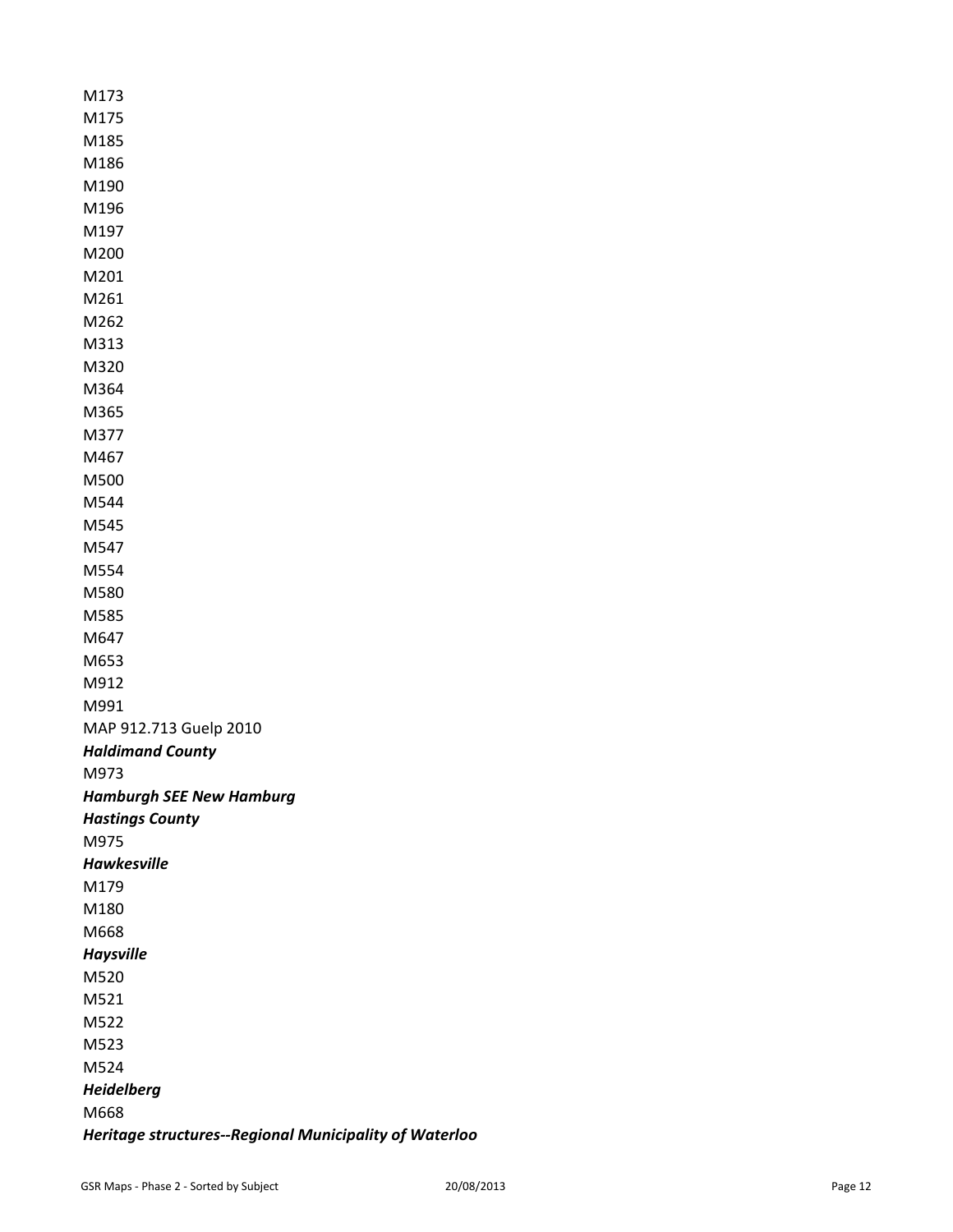| M083                                    |
|-----------------------------------------|
| M350                                    |
| M363                                    |
| M595                                    |
| M623                                    |
| M629                                    |
| <b>Hespeler</b>                         |
| M039                                    |
| M066                                    |
| M135                                    |
| M136                                    |
| M147                                    |
| M148                                    |
| M192                                    |
| M193                                    |
| M196                                    |
| M197                                    |
| M200                                    |
| M201                                    |
| M301                                    |
| M554                                    |
| M585                                    |
| M937                                    |
| Hesse                                   |
| M457                                    |
| <b>Historic places--Waterloo County</b> |
| M106                                    |
| M107                                    |
| M114                                    |
| M115                                    |
| M625                                    |
| <b>Huron County</b>                     |
| M169                                    |
| M170                                    |
| M485                                    |
| M493                                    |
| M943                                    |
| M948                                    |
| M949                                    |
| M972                                    |

# **I**

*Indiana Village* M973 *Irish Creek*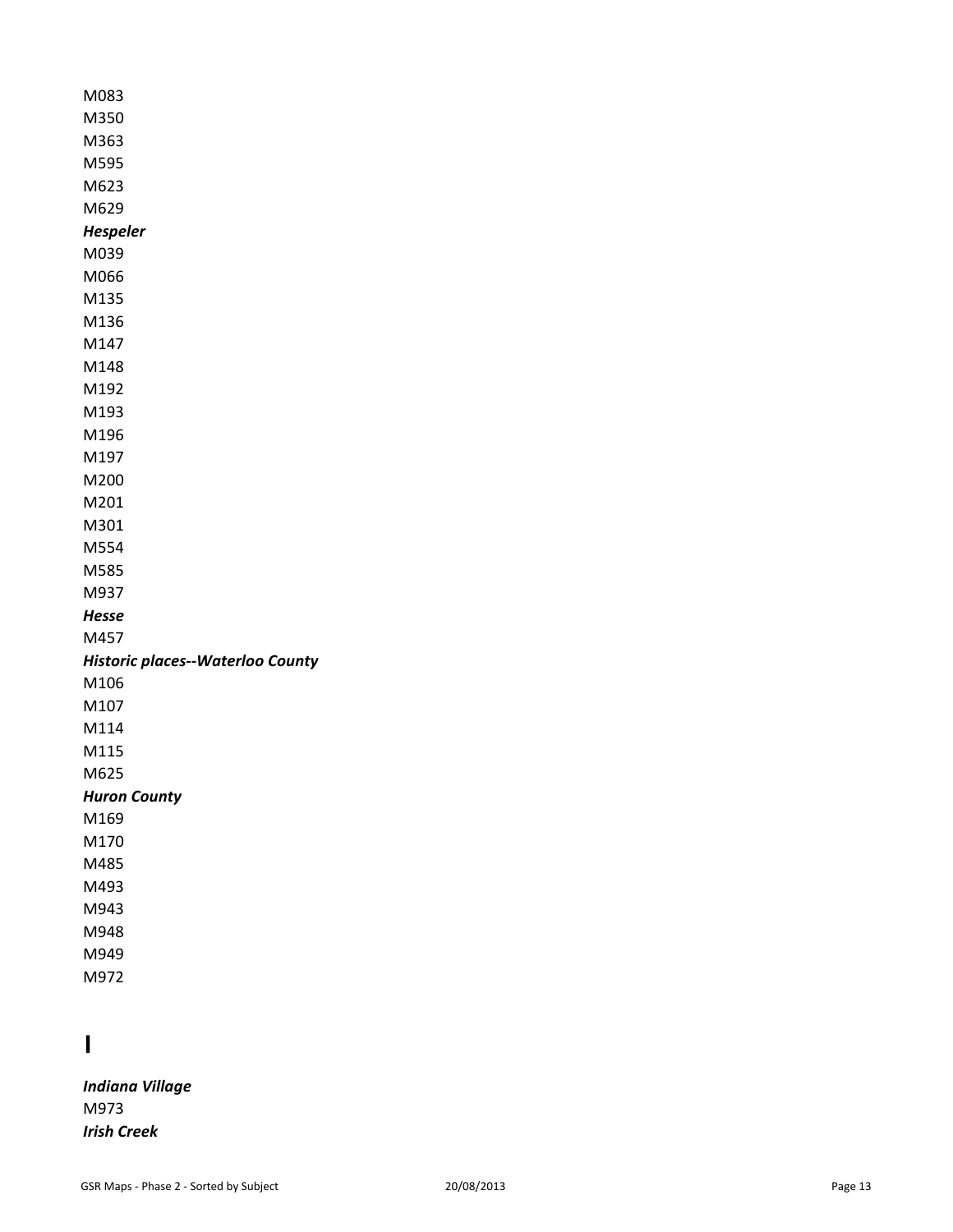#### M923

# **J**

*Jarvis*  M973 **Jedburgh**  M057

# **K**

| Kent County |
|-------------|
| M966        |
| Kitchener   |
| M001        |
| M005        |
| M007        |
| M009        |
| M011        |
| M013        |
| M014        |
| M015        |
| M017        |
| M018        |
| M019        |
| M020        |
| M021        |
| M022        |
| M023        |
| M029        |
| M030        |
| M031        |
| M032        |
| M033        |
| M034        |
| M035        |
| M036        |
| M039        |
| M060        |
| M083        |
| M105        |
| M110        |
| M136        |
| M140        |
| M141        |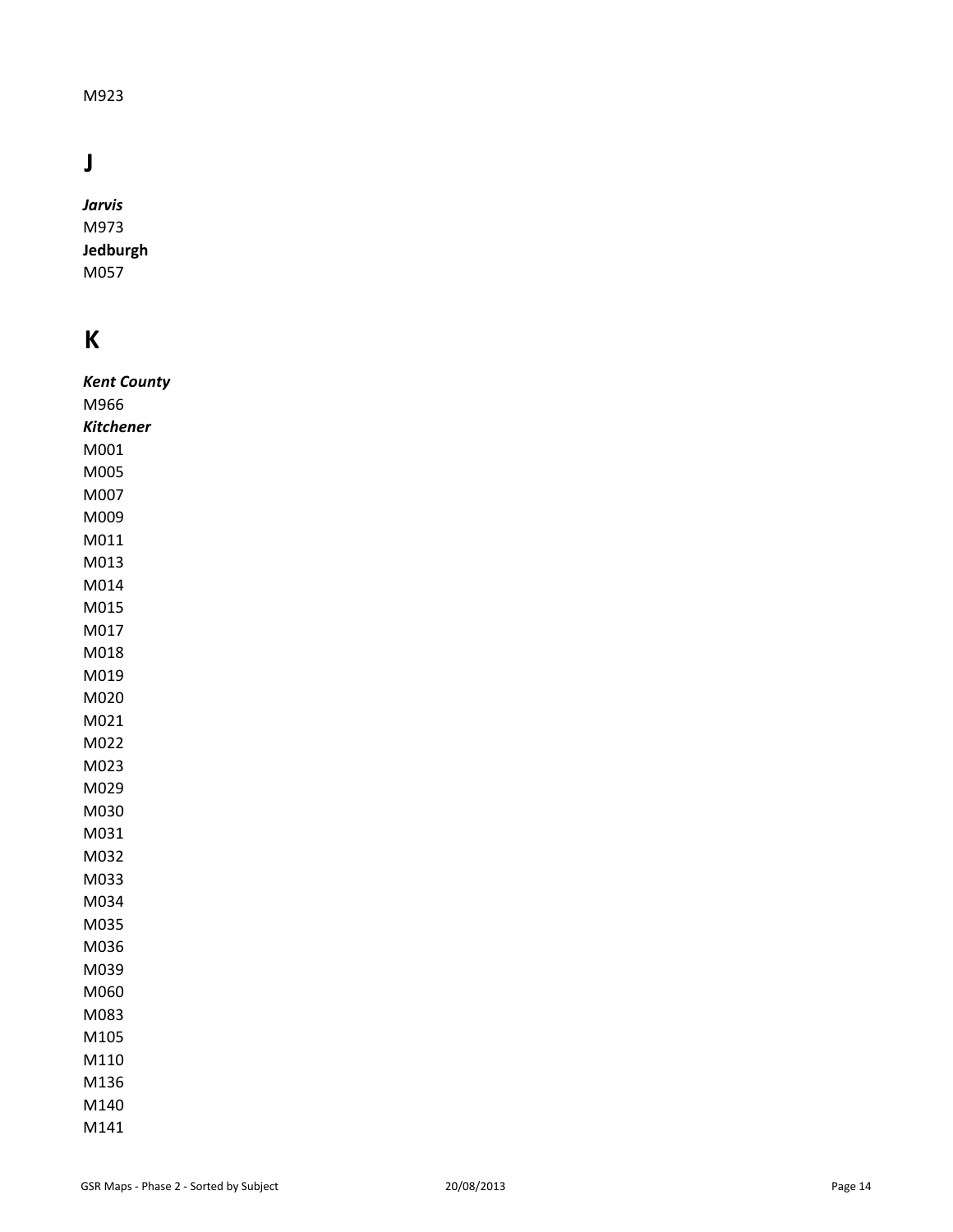| M142         |
|--------------|
| M143         |
| M147         |
| M148         |
| M150         |
| M151         |
| M165         |
| M166         |
| M167         |
| M168         |
| M175         |
| M181         |
| M182         |
| M183         |
| M184         |
| M185         |
| M186         |
| M187         |
| M188         |
| M189         |
| M190         |
| M191         |
| M192         |
| M193<br>M194 |
| M195         |
| M196         |
| M197         |
| M198         |
| M199         |
| M200         |
| M201         |
| M202         |
| M203         |
| M204         |
| M205         |
| M206         |
| M207         |
| M208         |
| M209         |
| M210         |
| M211         |
| M212         |
| M213         |
| M214         |
| M215         |
| M216         |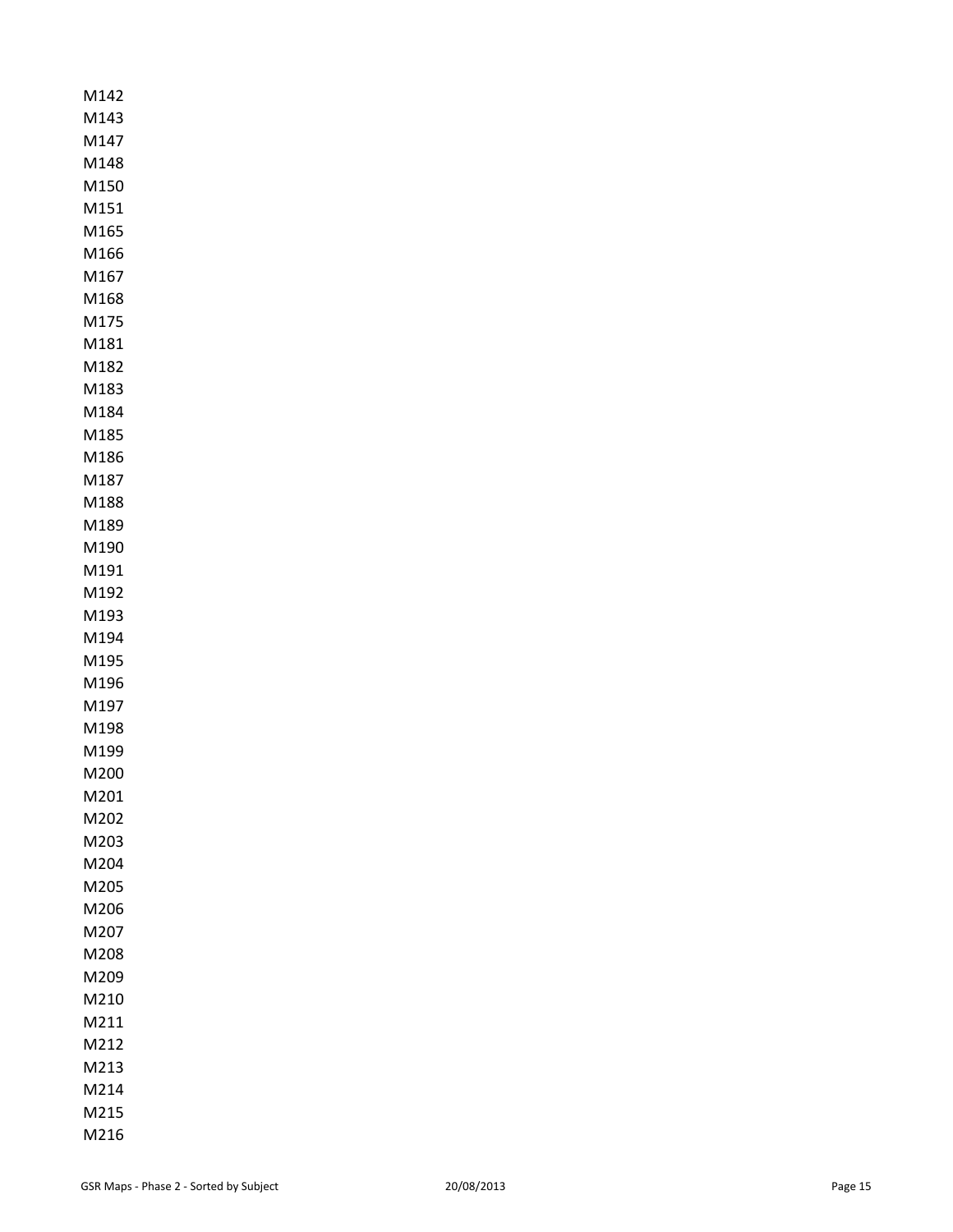| M217         |
|--------------|
| M218         |
| M219         |
| M224         |
| M263         |
| M264         |
| M265         |
| M266         |
| M268         |
| M269         |
| M270         |
| M271         |
| M272         |
| M273         |
| M274         |
| M275         |
| M276         |
| M277         |
| M278<br>M279 |
|              |
| M280<br>M281 |
| M282         |
| M283         |
| M284         |
| M285         |
| M286         |
| M287         |
| M299         |
| M301         |
| M303         |
| M304         |
| M305         |
| M306         |
| M307         |
| M308         |
| M312         |
| M313         |
| M316         |
| M317         |
| M350         |
| M351         |
| M352         |
| M364         |
| M447         |
| M448         |
|              |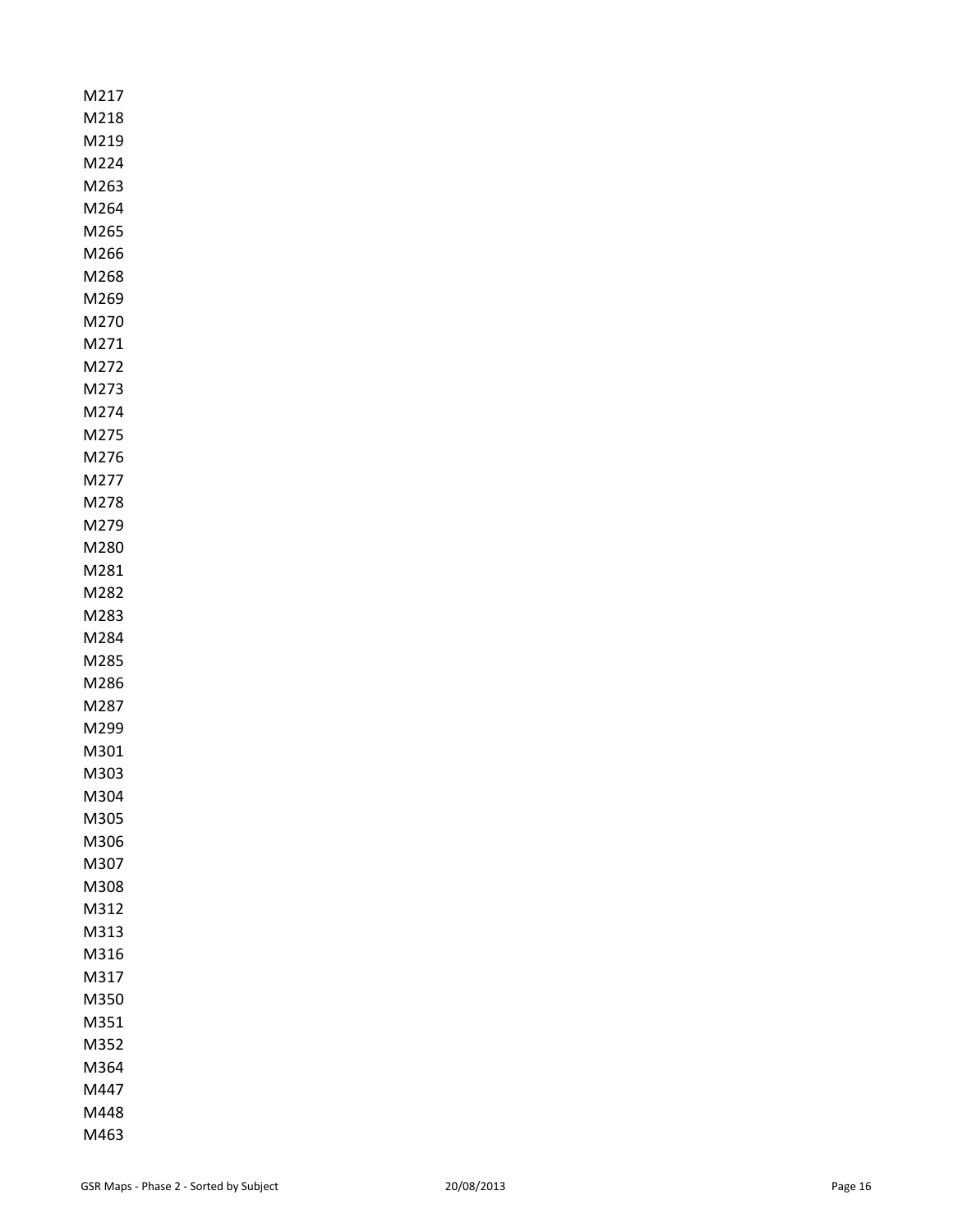| M464         |
|--------------|
| M469         |
| M470         |
| M472         |
| M473         |
| M501         |
| M542         |
| M543         |
| M544         |
| M545         |
| M546         |
| M547         |
| M549         |
| M550         |
| M552         |
| M553         |
| M554         |
| M555         |
| M556         |
| M557         |
| M558         |
| M562         |
| M567         |
| M572<br>M573 |
| M574         |
| M575         |
| M578         |
| M579         |
| M581         |
| M585         |
| M600         |
| M602         |
| M605         |
| M606         |
| M609         |
| M610         |
| M612         |
| M619         |
| M622         |
| M623         |
| M631         |
| M632         |
| M635         |
| M636         |
| M637         |
| M639         |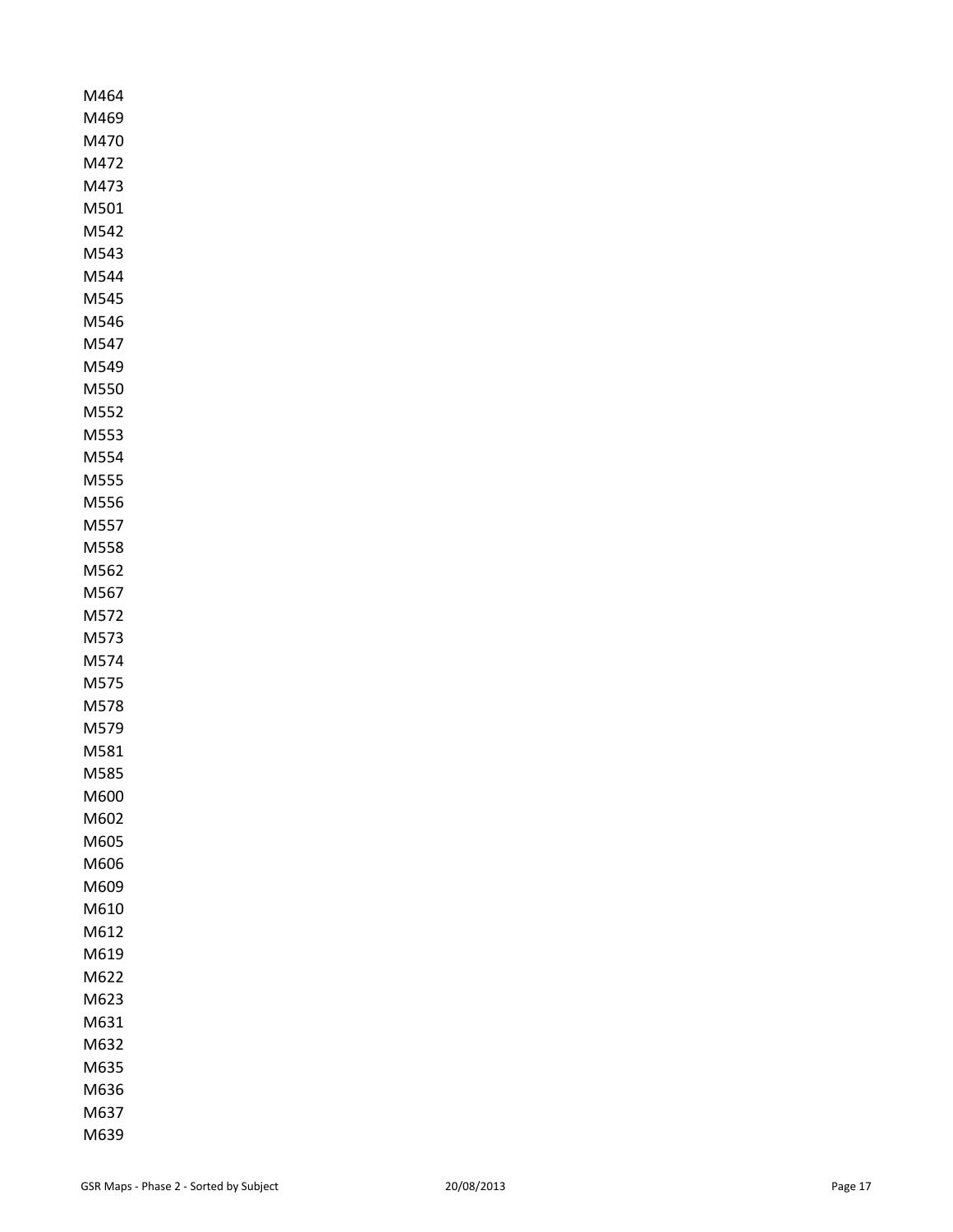| M640<br>M641 |
|--------------|
| M643         |
| M647         |
| M648         |
| M649         |
| M651         |
| M653         |
| M655         |
| M656         |
| M657         |
| M658         |
| M664         |
| M665         |
| M669         |
| M874         |
| M881         |
| M882         |
| M883         |
| M884         |
| M885         |
| M886         |
| M891         |
| M892         |
| M895         |
| M896         |
| M897         |
| M898         |
| M899         |
| M905         |
| M909         |
| M910         |
| M911         |
| M912         |
| M914         |
| M919         |
| M920         |
| M925         |
| M926         |
| M927         |
| M928         |
| M930         |
| M936         |
| M940         |
| M950         |
| M952         |
| M980         |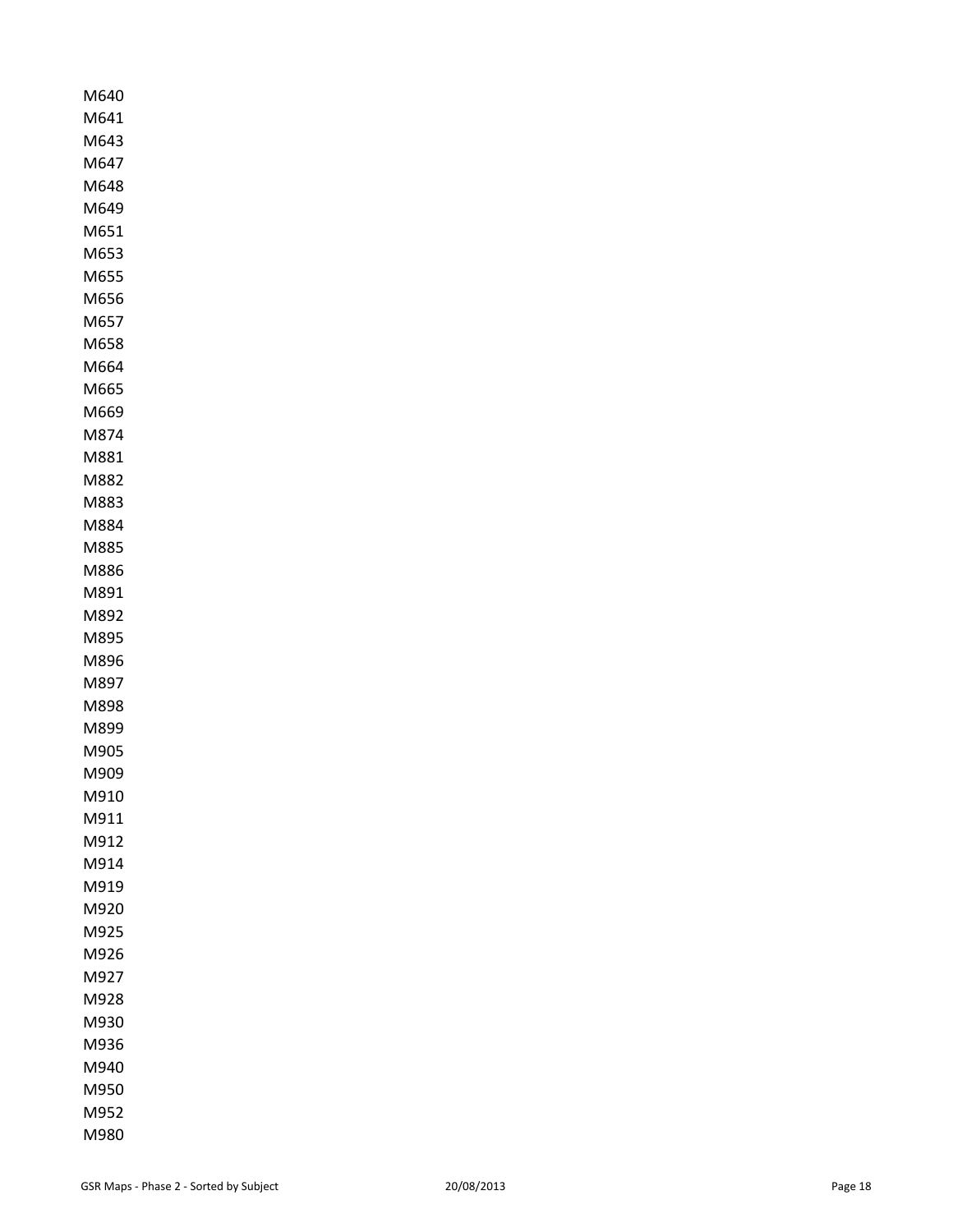M994 M995 MAP 912.71344 Kitch 2010 MAP 912.71344 Trans 2007 MAP 912.71344 Trici 2006 Jun MAP 912.71344 Water 2006 June MAP 912.73144 Trans 2008 *Kitchener Jail* M165 M166 M167 M168

# **L**

*Lambton County* M969 *Land use--Kitchener* M141 M142 M143 M905 *Land use--Regional Municipality of Waterloo* M138 M581 *Land use--Waterloo* M141 M142 M143 M316 M317 *Land use--Waterloo County* M120 M137 M316 M317 M895 M896 M897 M898 M899 M905 *Land use--Wellington County* M137 *Library memberships--Kitchener* M018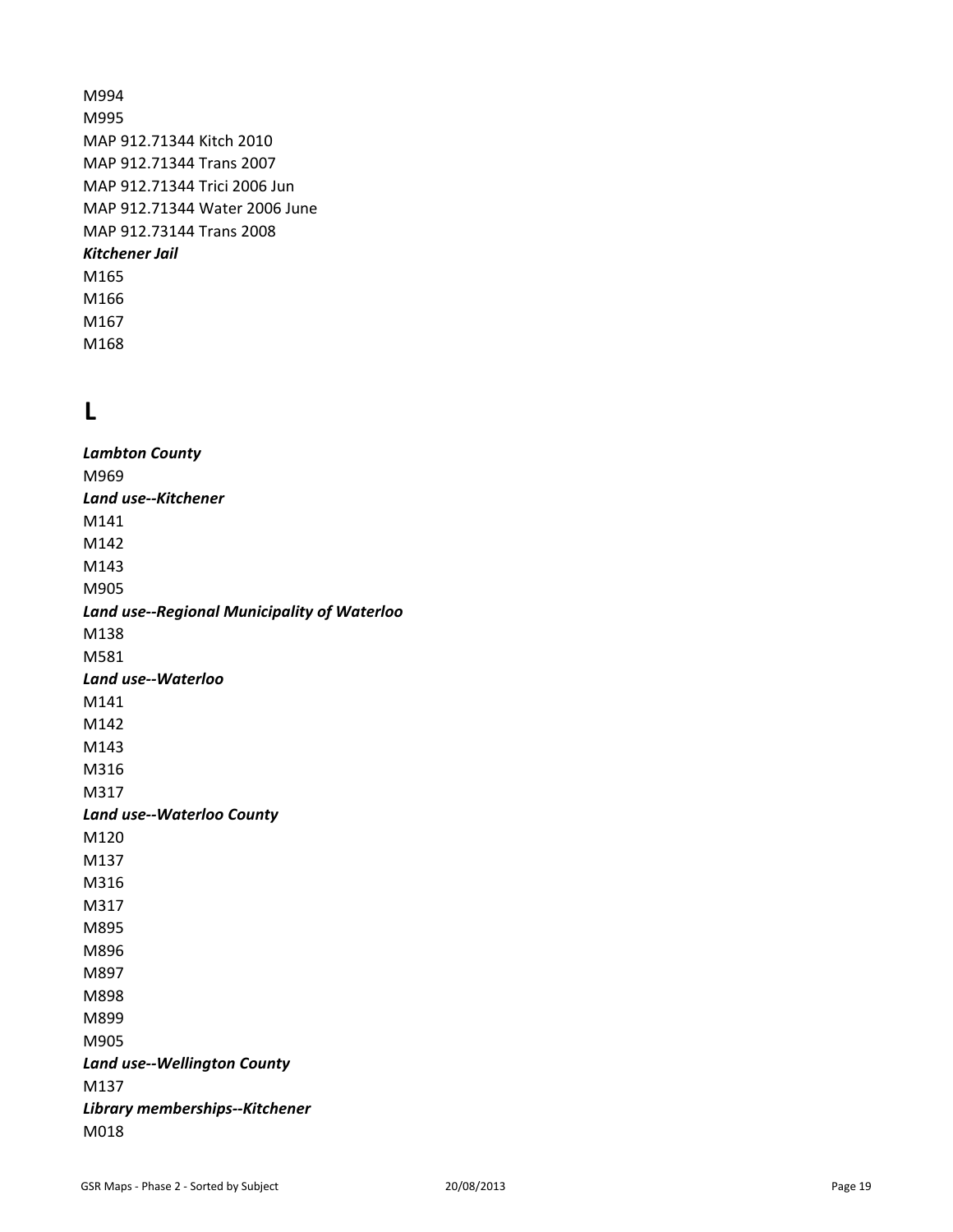*Linwood* M617 M618 M668 M996 *Listowel* MAP 912.713 Guelp 2010 *Lower Canada* M239

### **M**

*Mannheim* M667 M925 *Maryborough Township* M941 *Maryhill* M155 M611 M666 *Mennonites* M452 M453 M568 M569 M570 M571 M586 M894 *Middlesex County* M970 M263 *Mill Creek* M923 *Mills--Galt* M067 *Minto Township* M288 *Montreal* M243 M466 *Mt. Forest* M172 M568 M586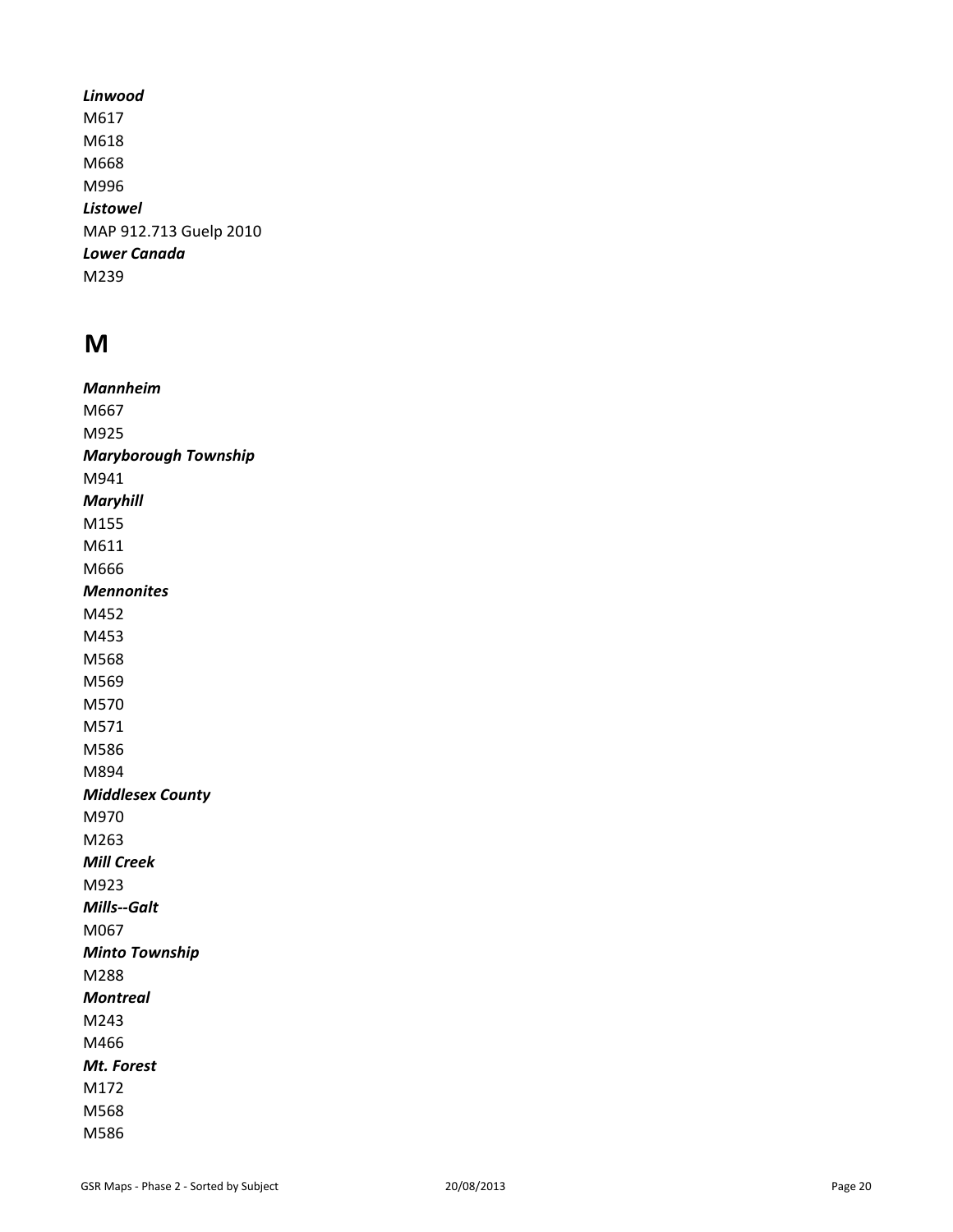#### **N**

*Neighbourhoods--Kitchener* M883 M909 *New Aberdeen* M041 *New Dundee* M047 M291 M292 M293 M299 M526 M527 M528 M529 M530 M531 M659 *New France* M236 *New Hamburg* M042 M043 M044 M045 M046 M147 M148 M149 M151 M294 M295 M296 M297 M299 M451 M601 M606 M620 M621 M636 M653 M659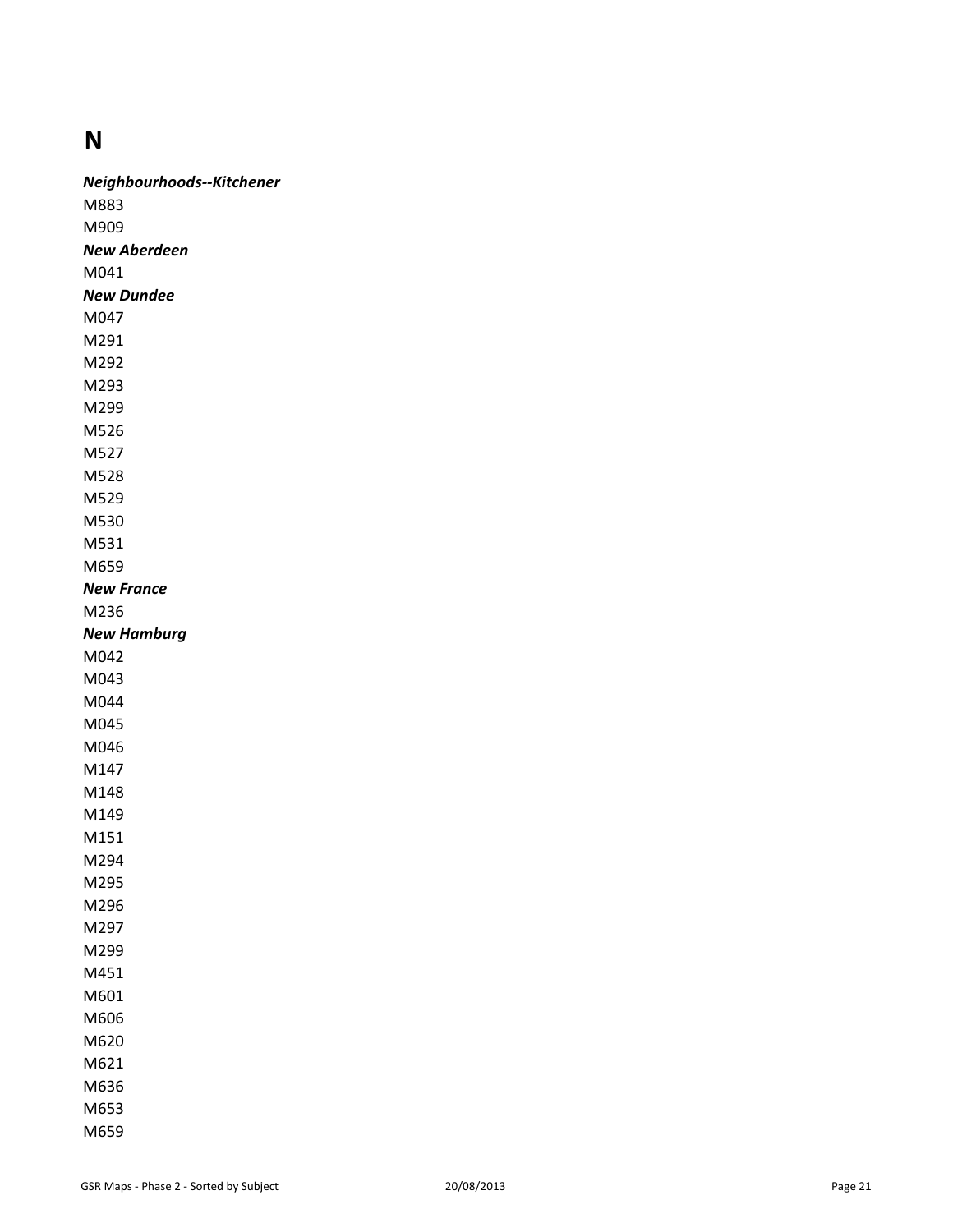M667 M875 M903 M904 M906 M939 MAP 912.71344 Kitch 2010 *New Hamburg Dam* M906 *Newcastle District* M963 *Nichol Township* M176 M177 M178 M259 M406 M941 *Nith River* M924 M934 *Norfolk County* M968 *North America* M234 M238 *North Dumfries Township* M010 M094 M123 M158 M363 M400 M576 M583 M589 M628 M629 M630 M643 M646 M655 M872 M887 M902 M927 MAP 912.71344 North 2006 Jun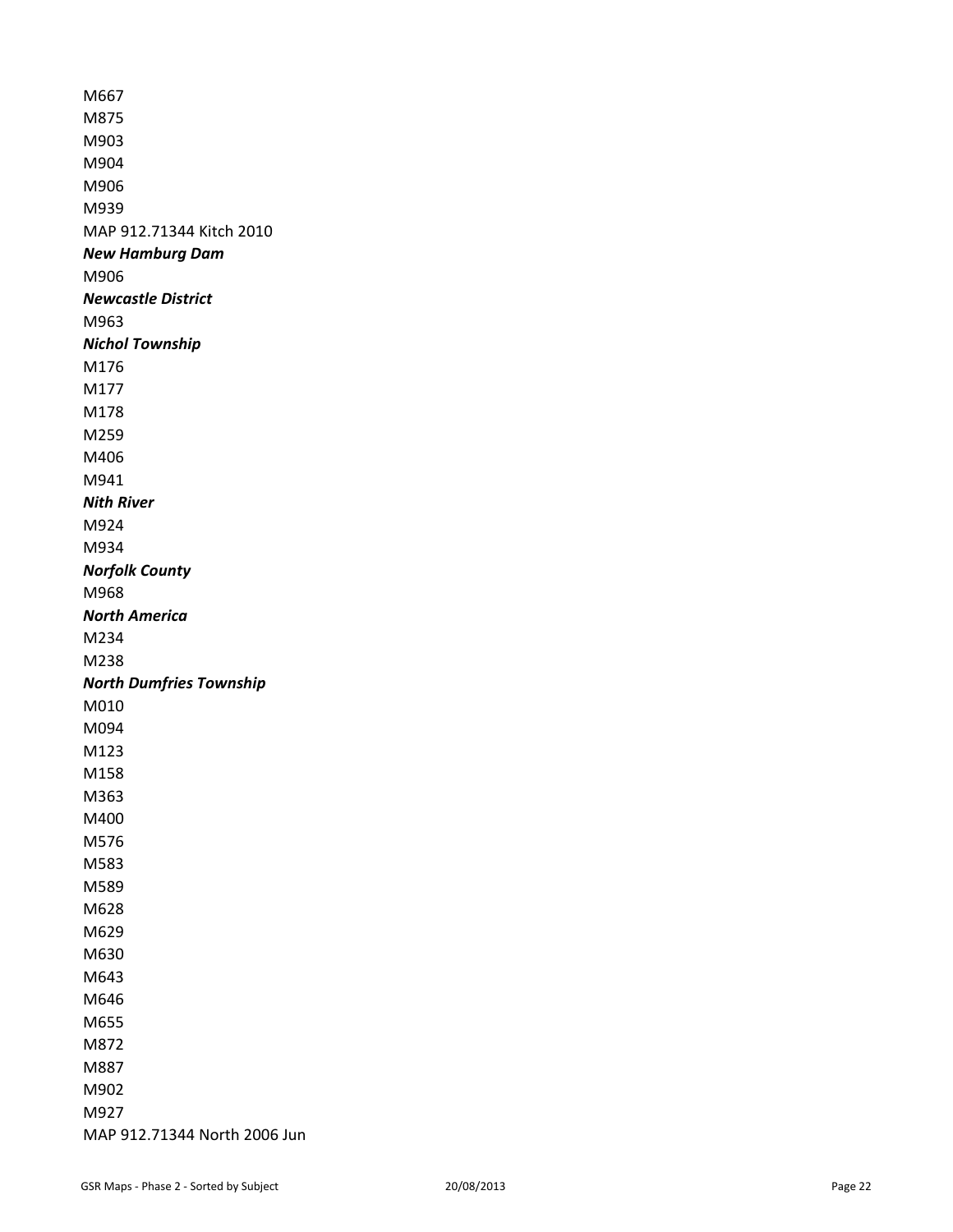#### *Northwest Territories* M241

# **O**

*Ontario* M175 M226 M232 M466 M485 M560 M561 M894 M913 M938 *Ottawa* M466 *Oxford County* M263 M366 M485

M490 M971

# **P**

| <b>Parks--Regional Municipality of Waterloo</b> |
|-------------------------------------------------|
| M518                                            |
| Peel Township                                   |
| M248                                            |
| M570                                            |
| M571                                            |
| M941                                            |
| <b>Perth County</b>                             |
| M100                                            |
| M171                                            |
| M190                                            |
| M366                                            |
| M368                                            |
| M447                                            |
| M485                                            |
| M491                                            |
| M648                                            |
| M943                                            |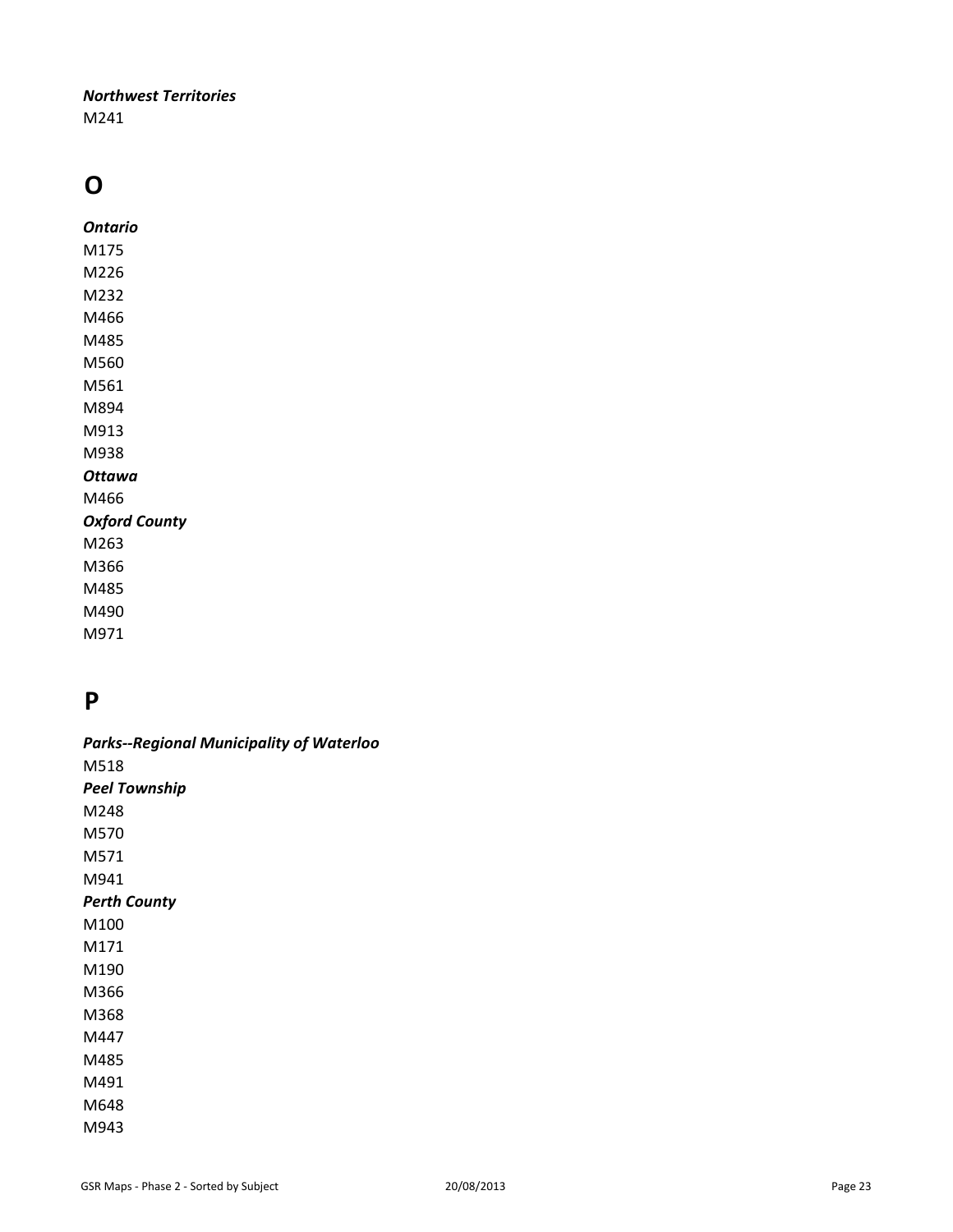M946 M947 M974 *Peterborough County* M962 *Petersburg* M291 M292 M293 M659 M667 *Pilkington Township* M176 M253 M406 M571 M941 *Political wards--Puslinch Township* M257 *Population--Kitchener* M555 M556 M631 M910 *Postal codes--Regional Municipality of Waterloo* M322 *Preston* M048 M054 M079 M110 M134 M135 M136 M147 M148 M150 M151 M192 M193 M196 M197 M200 M201 M301 M450 M554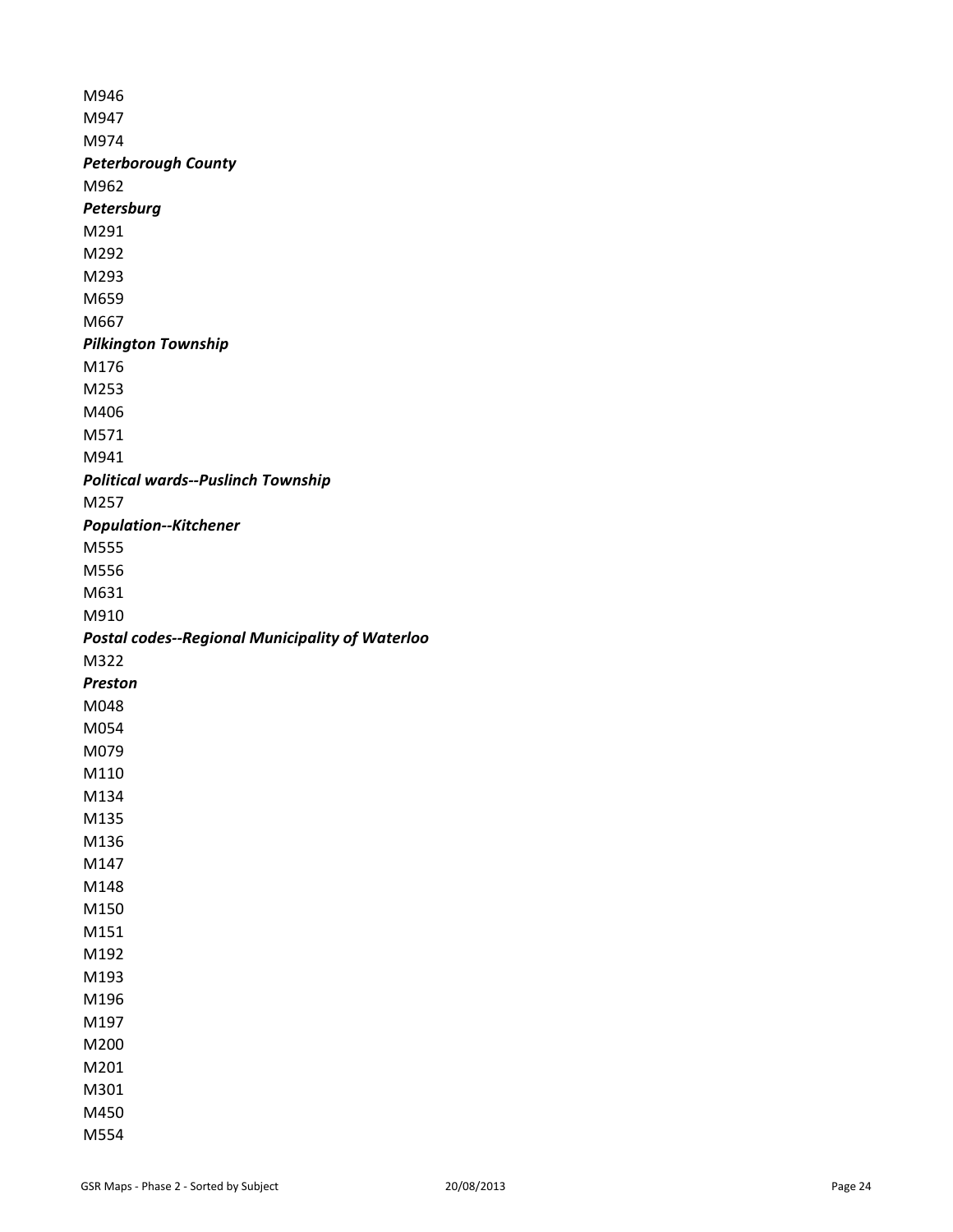M585 M937 *Prince Edward County* M975 *Prussia* M453 *Puslinch Township* M254 M255 M256 M257 M258 M955

# **Q**

*Quebec* M226 M244

# **R**

*Railroad stations--Berlin, Ont.*  M548 *Railroad stations--Kitchener* M549 *Railroads--Ontario* M232 M247 *Recreation* M485 *Recreation--Kitchener* M874 *Regional Municipality of Waterloo* M021 M083 M088 M098 M115 M138 M185 M186 M222 M223 M224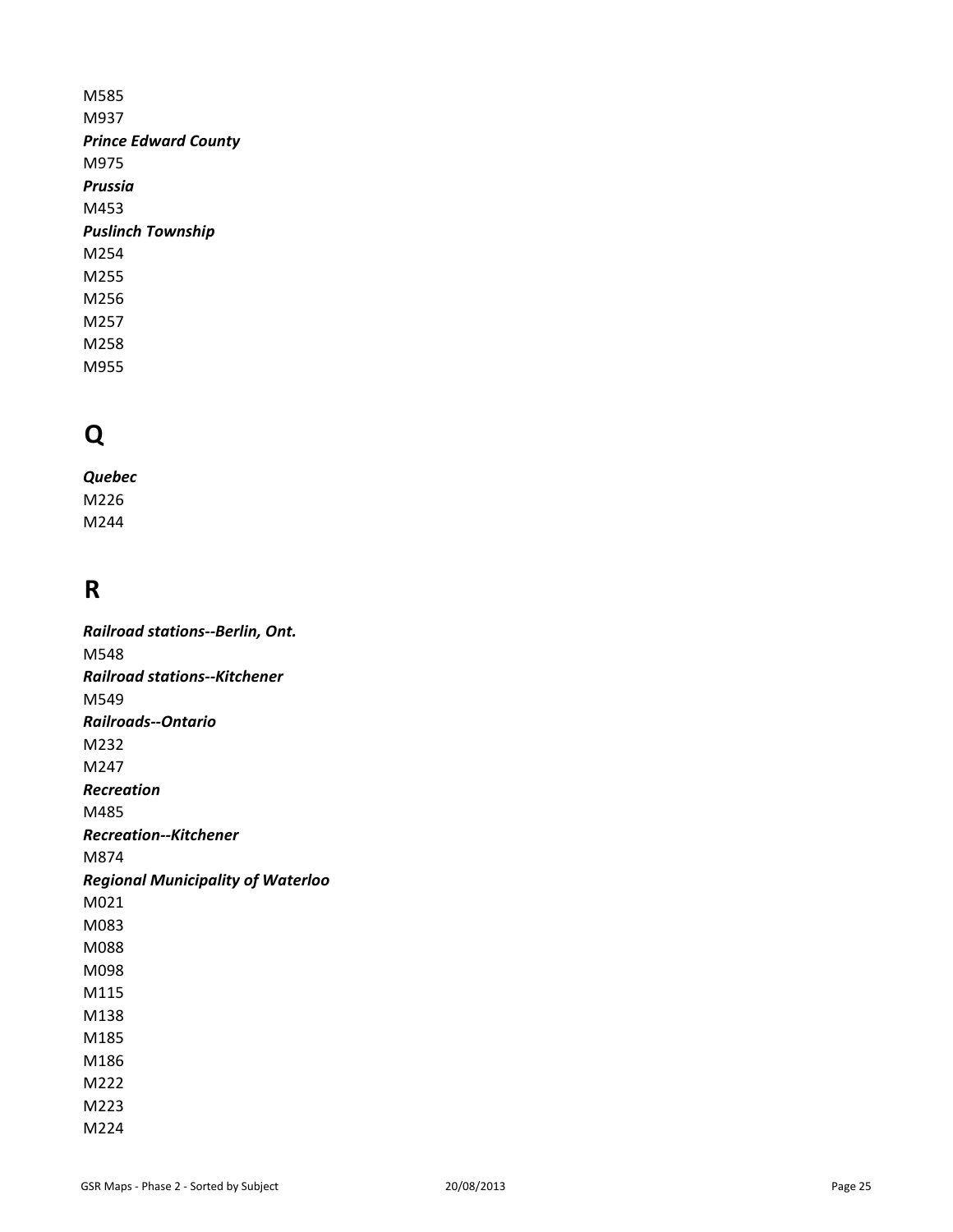| M264         |
|--------------|
| M298         |
| M299         |
| M302         |
| M313         |
| M322<br>M352 |
| M366         |
| M367         |
| M368         |
| M444         |
| M446         |
| M447         |
| M461         |
| M499         |
| M502         |
| M503         |
| M505         |
| M507         |
| M508         |
| M509         |
| M510         |
| M511         |
| M512         |
| M513         |
| M514         |
| M515         |
| M516<br>M517 |
| M518         |
| M542         |
| M544         |
| M545         |
| M557         |
| M563         |
| M578         |
| M581         |
| M595         |
| M604         |
| M607         |
| M608         |
| M609         |
| M610         |
| M611         |
| M615         |
| M625         |
| M626         |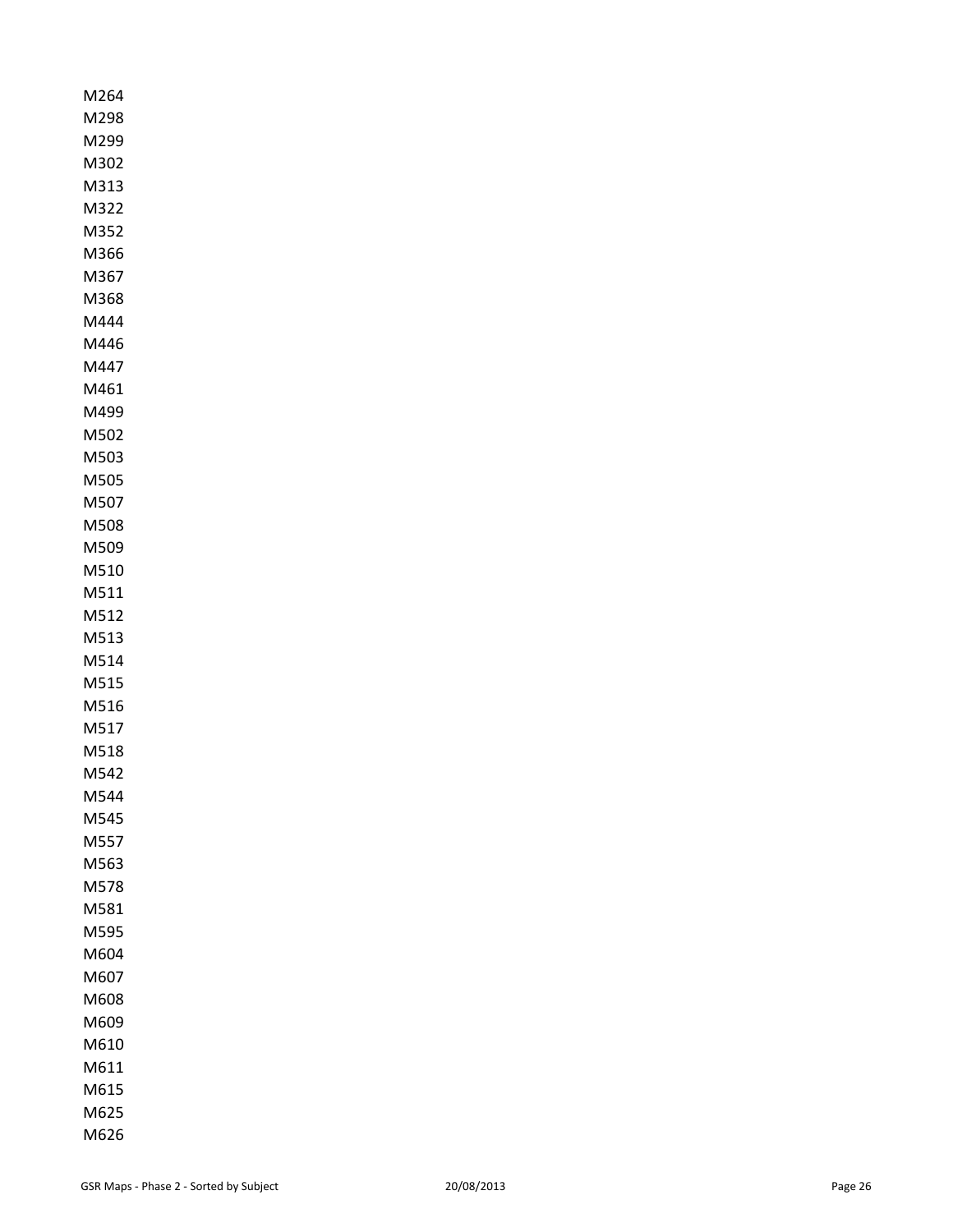M627 M633 M634 M638 M642 M645 M648 M652 M658 M664 M665 M881 M918 M919 M926 M928 M939 M942 M943 M950 M953 M962 M979 MAP 912.71344 Trans 2007 MAP 912.71344 Trici 2006 Jun MAP 912.71344 Water 2006 June MAP 912.73144 Trans 2008 *Rhineland-Palatinate* M458 *Rosendale* M608 *Roseville* 

M630

# **S**

*St. Agatha* M291 M292 M293 M659 M667 *St. Clements* M061 M064 M069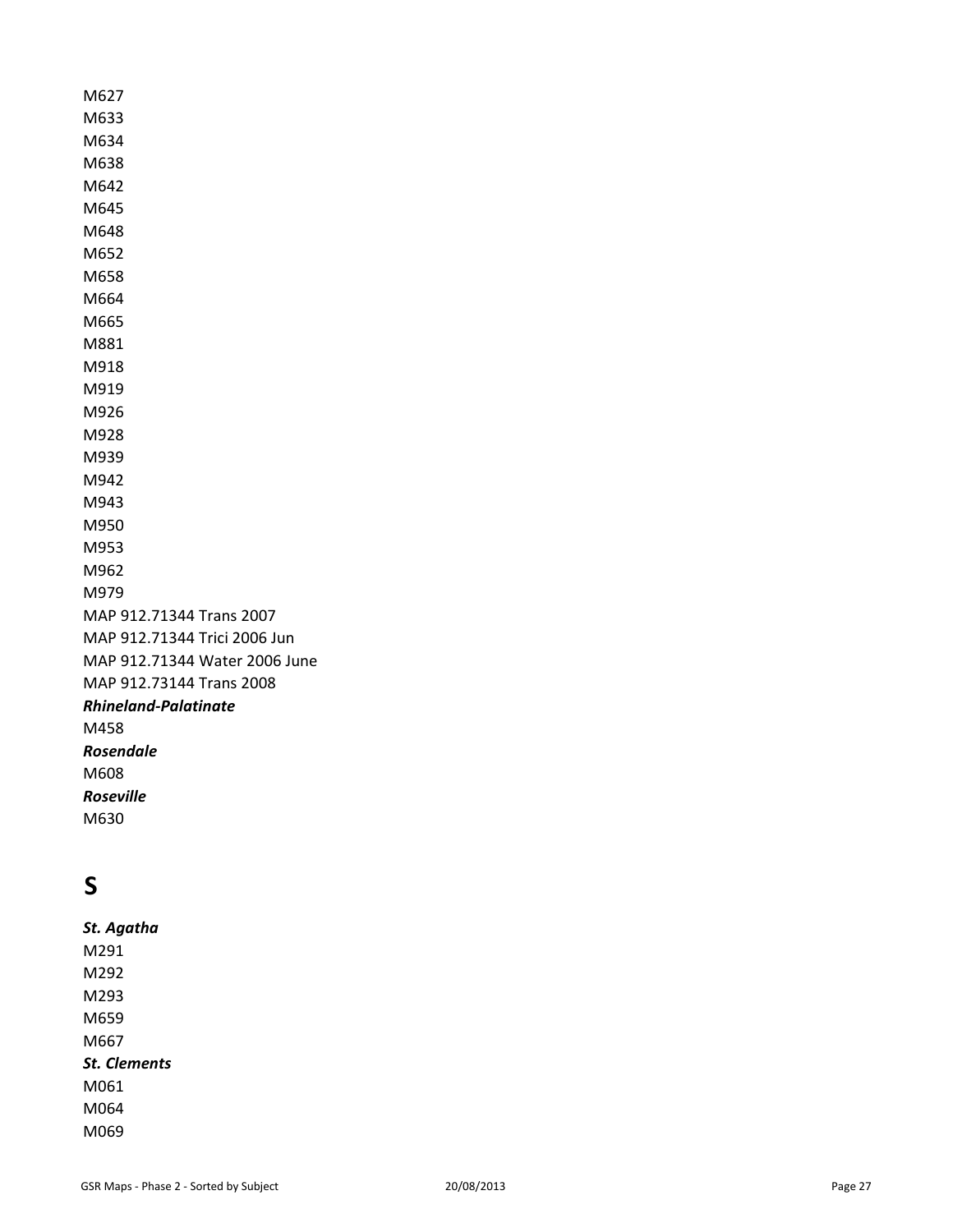| M070                                              |
|---------------------------------------------------|
| M076                                              |
| M617                                              |
| M618                                              |
| M668                                              |
| M879                                              |
| M880                                              |
| M931                                              |
| St. Jacobs                                        |
| M051                                              |
| M590                                              |
| M607                                              |
| M636                                              |
| M666                                              |
| M912                                              |
| M931                                              |
| M939                                              |
| St. Joseph Island                                 |
| M225                                              |
| <b>Schools</b>                                    |
| M525                                              |
| <b>Schools--Regional Municipality of Waterloo</b> |
| M563                                              |
| <b>Schools--Waterloo County</b>                   |
| M520                                              |
| M521                                              |
| M522                                              |
| M523                                              |
| M524                                              |
| M526                                              |
| M527                                              |
| M528                                              |
| M529                                              |
| M530                                              |
| M531                                              |
| <b>Schools--Waterloo Township</b>                 |
| M220                                              |
| <b>Shantz</b>                                     |
| M052                                              |
| M378                                              |
| M379                                              |
| M442                                              |
| <b>Selkirk Settlement</b>                         |
| M241                                              |
| Sewer systems--Waterloo                           |
| M309                                              |
| <b>Six Nations Land</b>                           |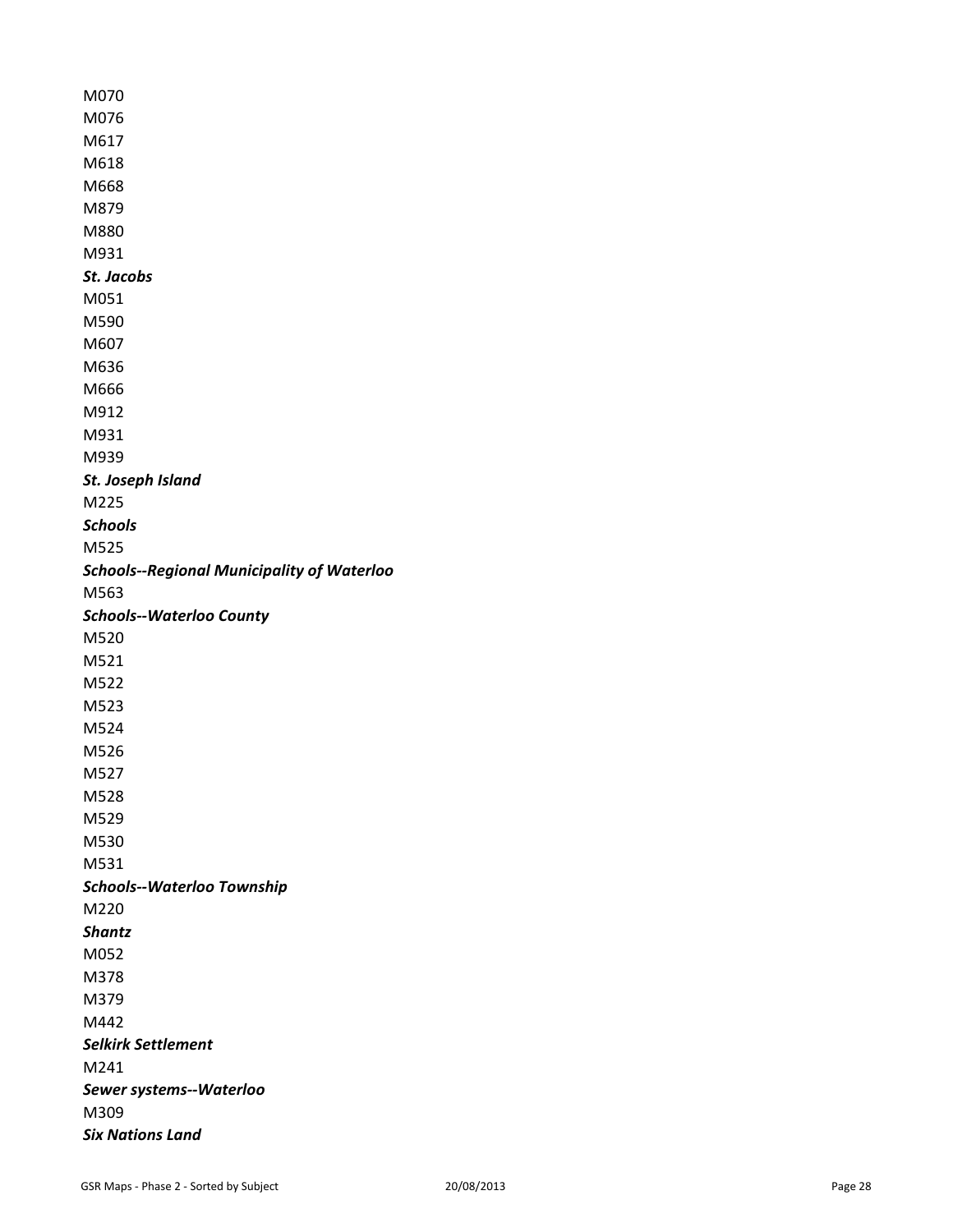M174 M976 *South America* M234 *Stratford* M249 M313 M361 M366 M461 M544 M580 M602 M912 M994

# **T**

*Telephone lines--Ontario* M226 *Telephone lines--Quebec* M226 *Topographic maps--Preston* M054 *Topographic maps--Regional Municipality of Waterloo* M366 M367 M368 M607 M608 M609 M610 M611 M645 M992 M993 M994 *Topographic maps--Stratford* M580 M602 M994 M366 *Topographic maps--Waterloo County* M300 M301 M349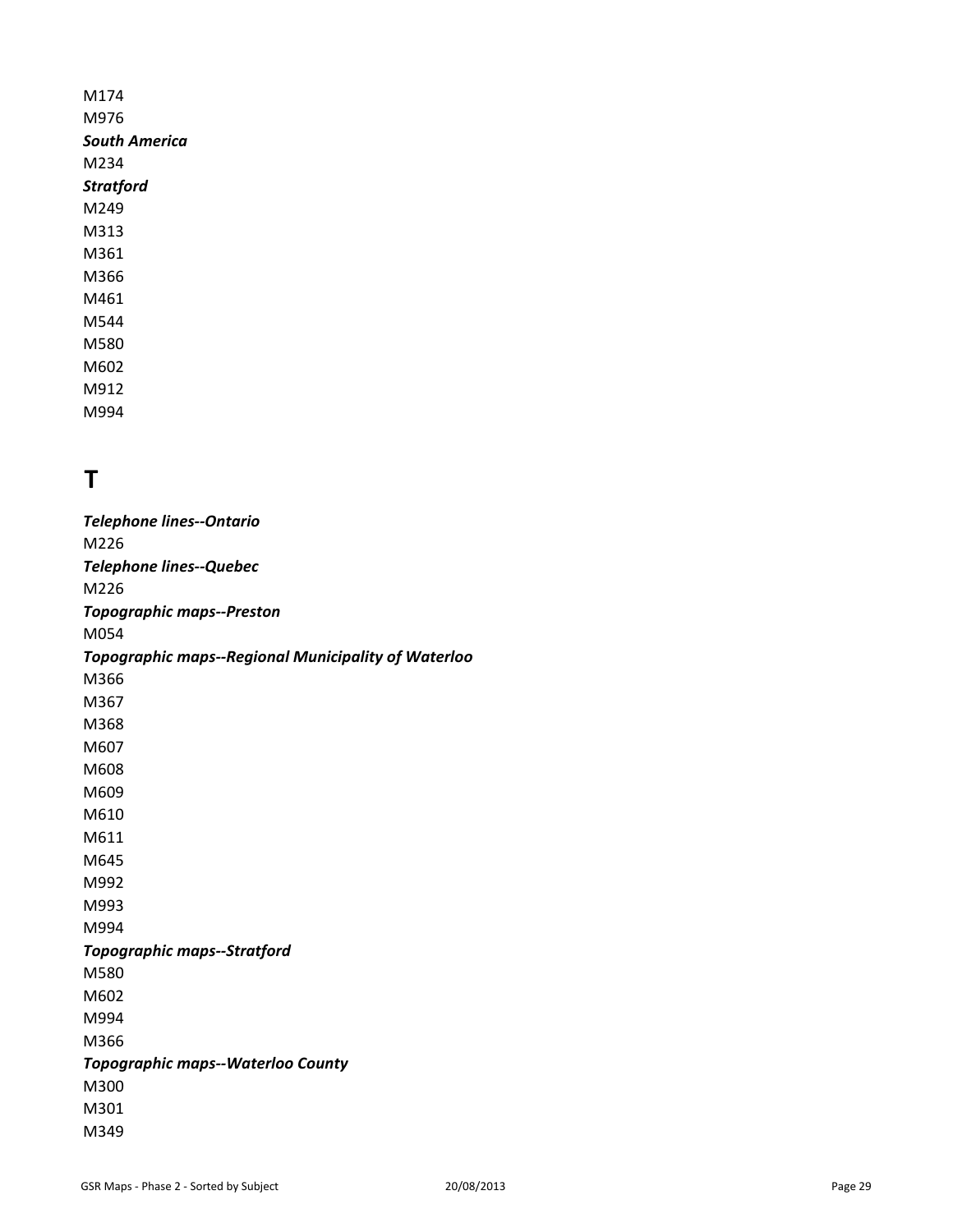M464 M580 M602 M895 M896 M897 M898 M899 *Topographic maps--Wellington County* M300 M349 M367 M368 M580 M645 M991 *Toronto* M466 M561 *Trails--Kitchener* M182 *Trails--Waterloo* M901 *Transit routes--Regional Municipality of Waterloo* M035 M184 M305 M501 M553 MAP 912.71344 Trans 2007 MAP 912.73144 Trans 2008 *Truck routes--Kitchener* M469

# **U**

| <b>Upper Canada</b> |
|---------------------|
| M174                |
| M228                |
| M876                |
| M229                |
| M230                |
| M231                |
| M240                |
| M246                |
| M440                |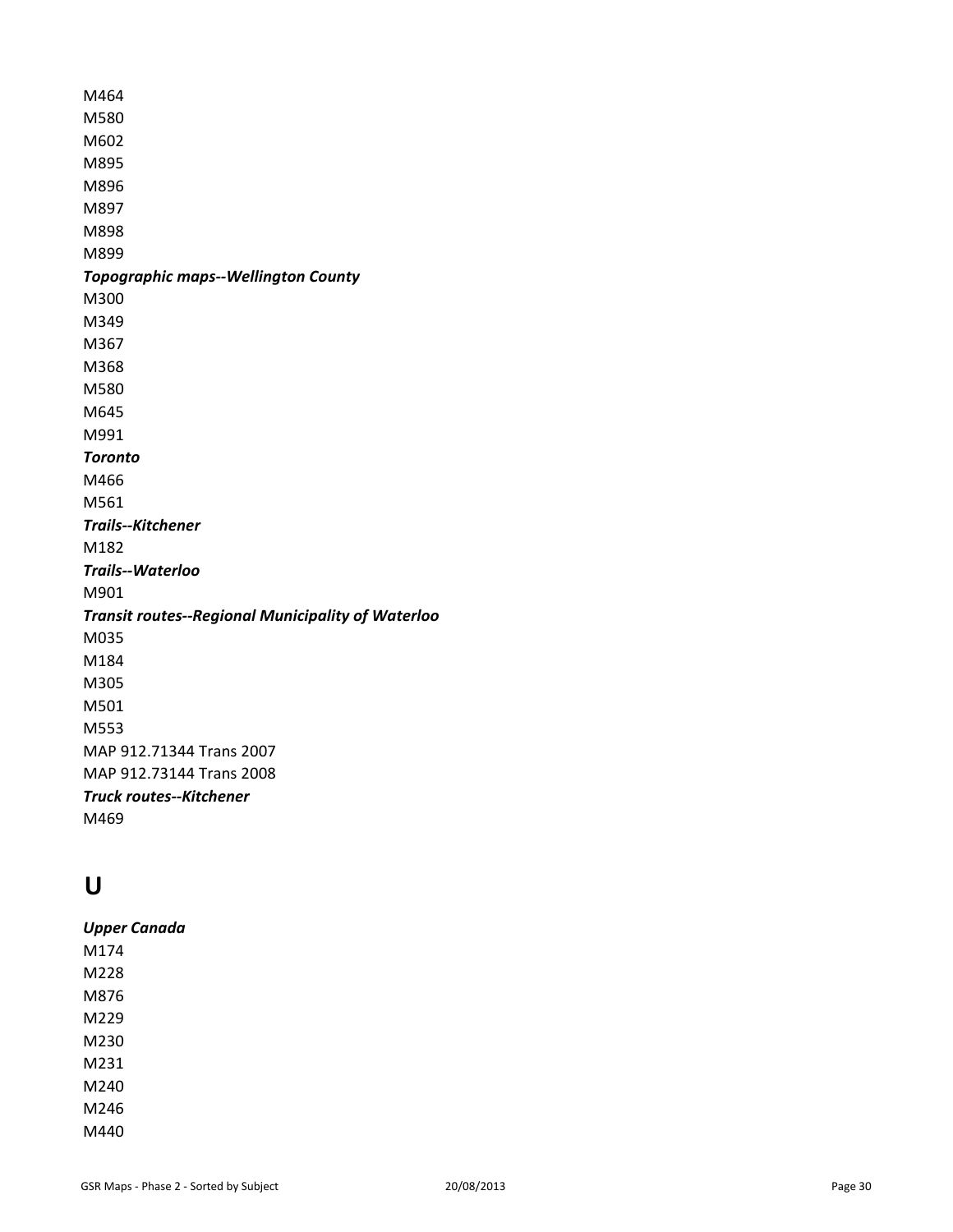#### *University of Waterloo* M012

# **VW**

| Waterloo |
|----------|
| M001     |
| M003     |
| M004     |
| M005     |
| M007     |
| M010     |
| M012     |
| M014     |
| M015     |
| M021     |
| M022     |
| M023     |
| M029     |
| M030     |
| M035     |
| M039     |
| M060     |
| M083     |
| M110     |
| M120     |
| M136     |
| M140     |
| M141     |
| M142     |
| M143     |
| M146     |
| M147     |
| M148     |
| M150     |
| M151     |
| M181     |
| M184     |
| M185     |
| M186     |
| M188     |
| M189     |
| M190     |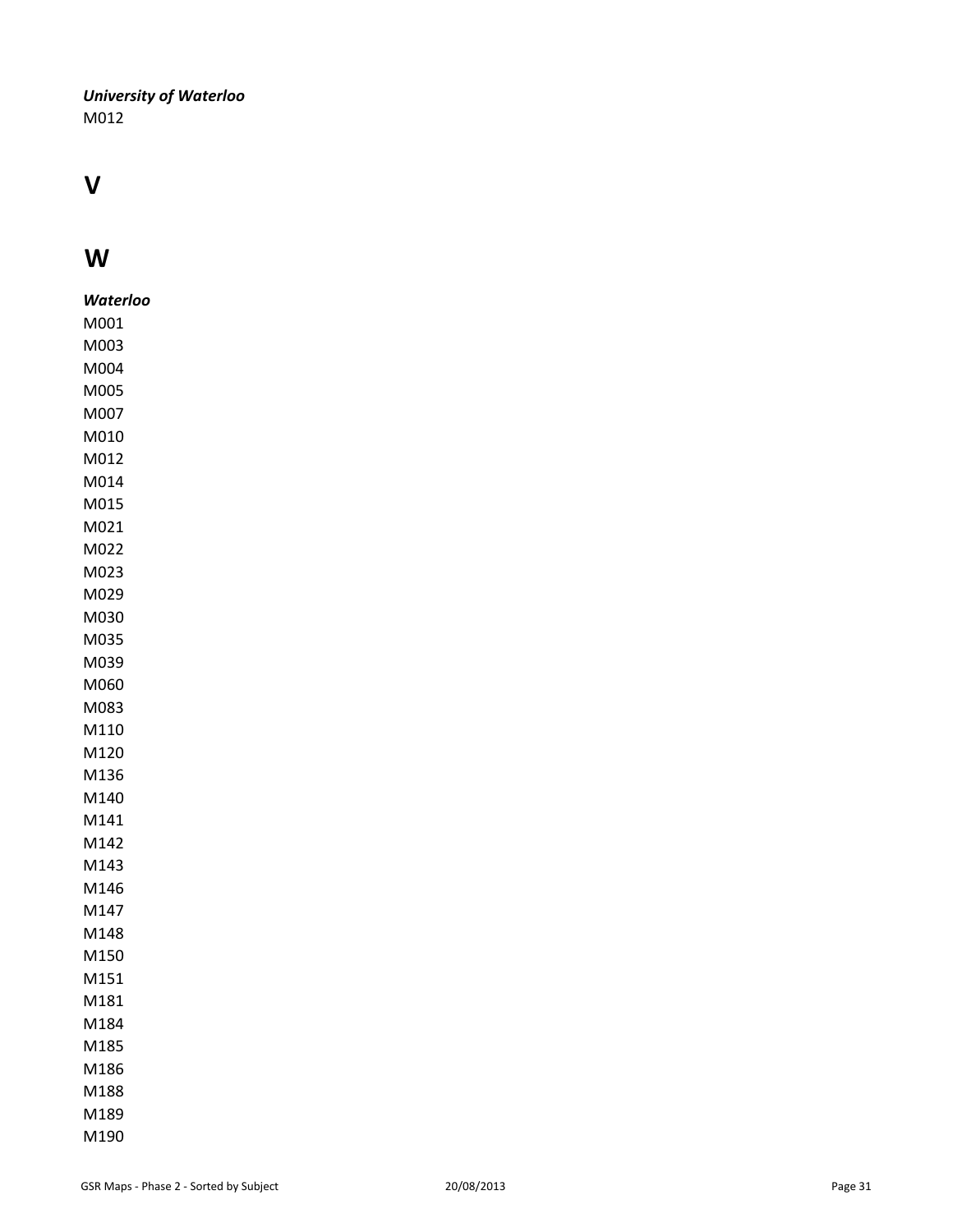| M191         |
|--------------|
| M193         |
| M194         |
| M195         |
| M196         |
| M197         |
| M198         |
| M199         |
| M200         |
| M201         |
| M205         |
| M206         |
| M224         |
| M263         |
| M264         |
| M265         |
| M266         |
| M268         |
| M273         |
| M299         |
| M303         |
| M305         |
| M306         |
| M307         |
| M309         |
| M310         |
| M311         |
| M313         |
| M316         |
| M317         |
| M350<br>ו    |
| M352         |
| M354         |
| M364         |
| M447         |
| M448         |
| M462         |
| M463         |
| M471         |
| M473         |
| M501<br>M542 |
| M544         |
| M545         |
| M546         |
| M547         |
| M550         |
|              |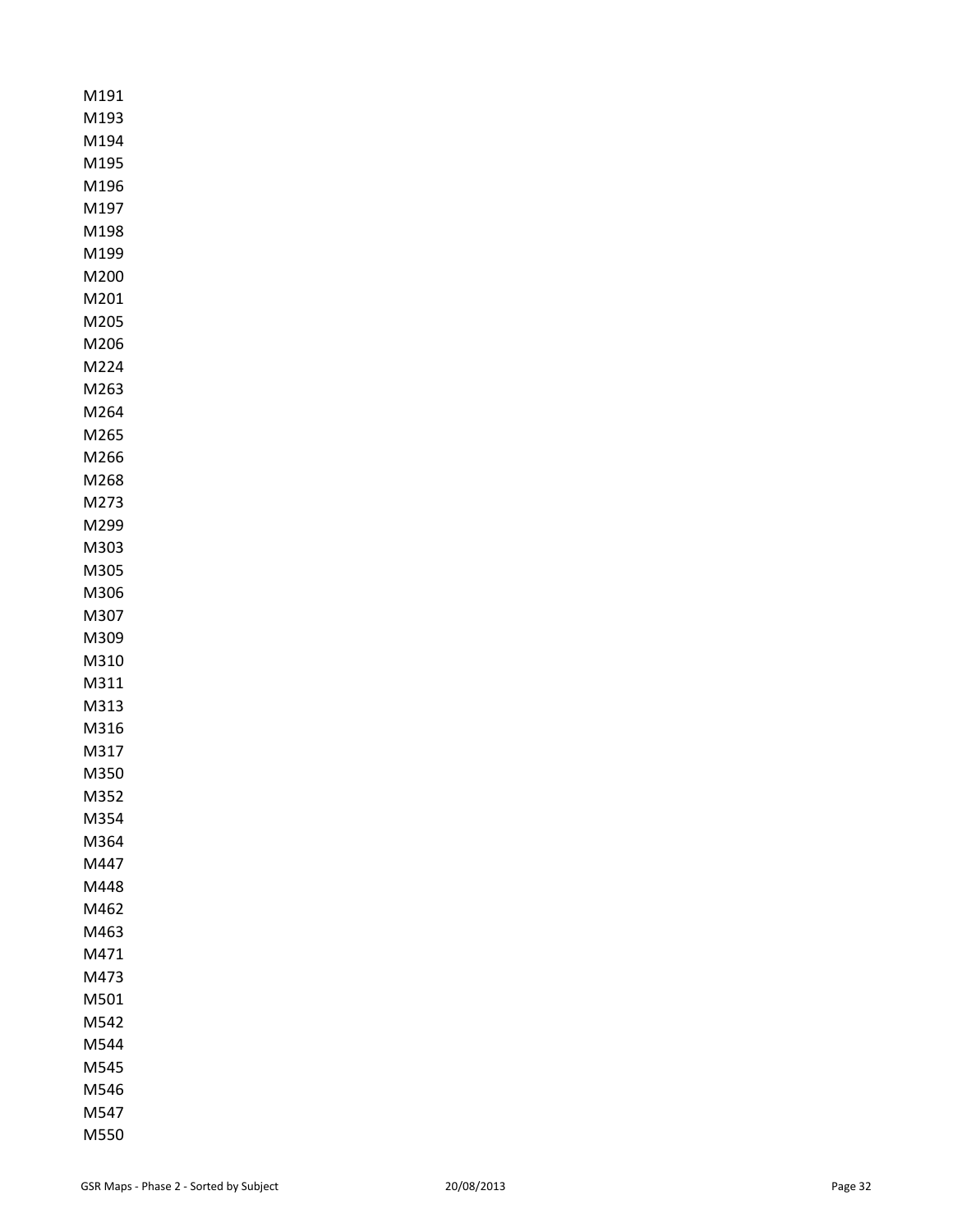| M553         |
|--------------|
| M554         |
| M557         |
| M558         |
| M578         |
| M579         |
| M581         |
| M585         |
| M593         |
| M598         |
| M600         |
| M602         |
| M605         |
| M606         |
| M607         |
| M608         |
| M609         |
| M612         |
| M619         |
| M623         |
| M625         |
| M632         |
| M636         |
| M639         |
| M641         |
| M647         |
| M648         |
| M649         |
| M653         |
| M656         |
| M657         |
| M658         |
| M664         |
| M665         |
| M877         |
| M881         |
| M892<br>M901 |
| M912         |
| M919         |
| M925         |
| M926         |
| M928         |
| M930         |
| M936         |
| M940         |
| M950         |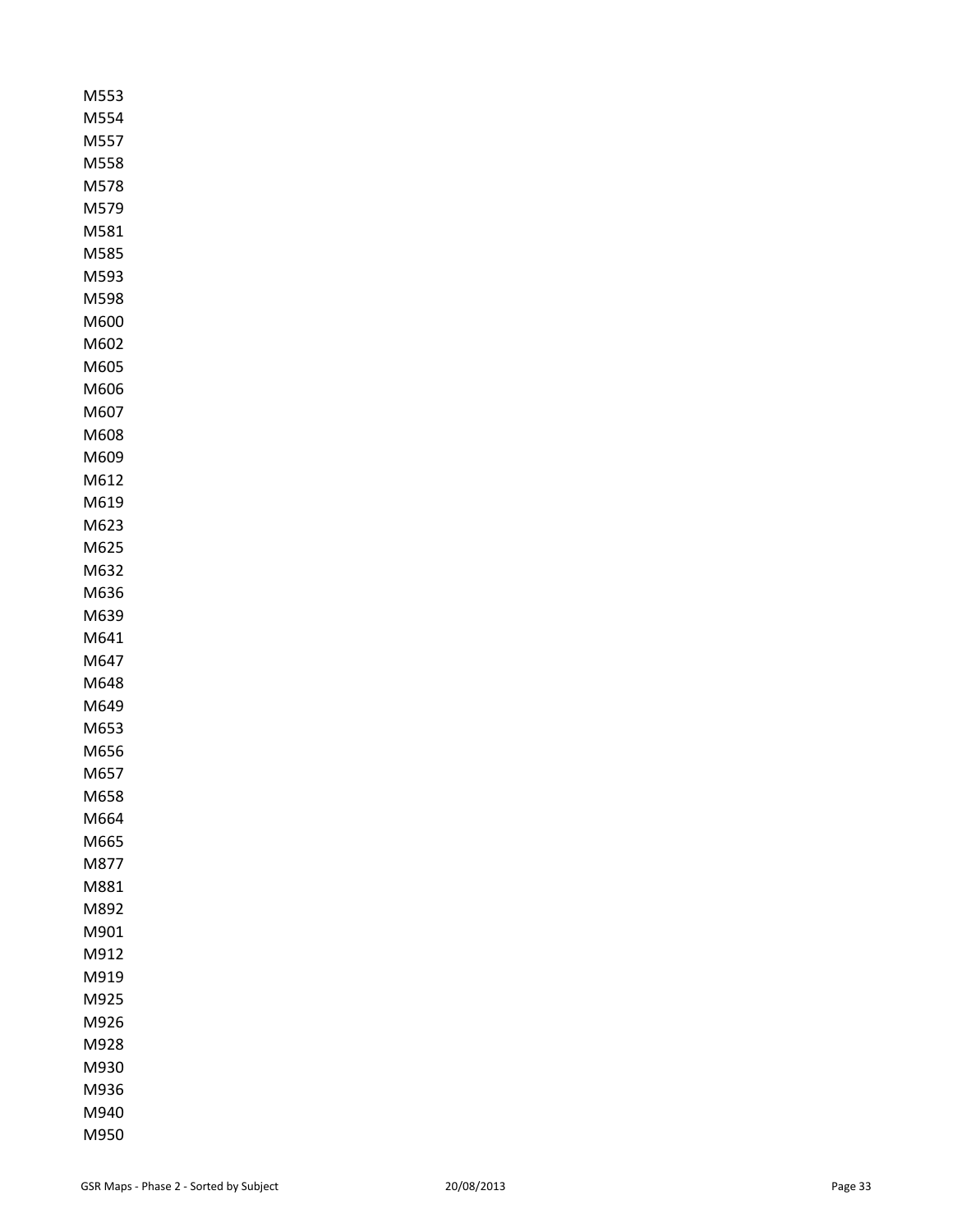| M952                          |
|-------------------------------|
| M994                          |
| M995                          |
| MAP 912.71344 Kitch 2010      |
| MAP 912.71344 Trans 2007      |
| MAP 912.71344 Trici 2006 Jun  |
| MAP 912.71344 Water 2006 June |
| MAP 912.73144 Trans 2008      |
| <b>Waterloo County</b>        |
| M005                          |
| M032                          |
| M033                          |
| M085                          |
| M086                          |
| M087                          |
| M089                          |
| M090                          |
| M091                          |
| M092                          |
| M093                          |
| M097                          |
| M100                          |
| M102                          |
| M104                          |
| M106                          |
| M107                          |
| M114                          |
| M118                          |
| M119                          |
| M120                          |
| M137                          |
| M144                          |
| M145                          |
| M152                          |
| M153                          |
| M154                          |
| M189                          |
| M190                          |
| M221                          |
| M300                          |
| M349                          |
| M488                          |
| M579                          |
| M580                          |
| M596                          |
| M597                          |
| M599                          |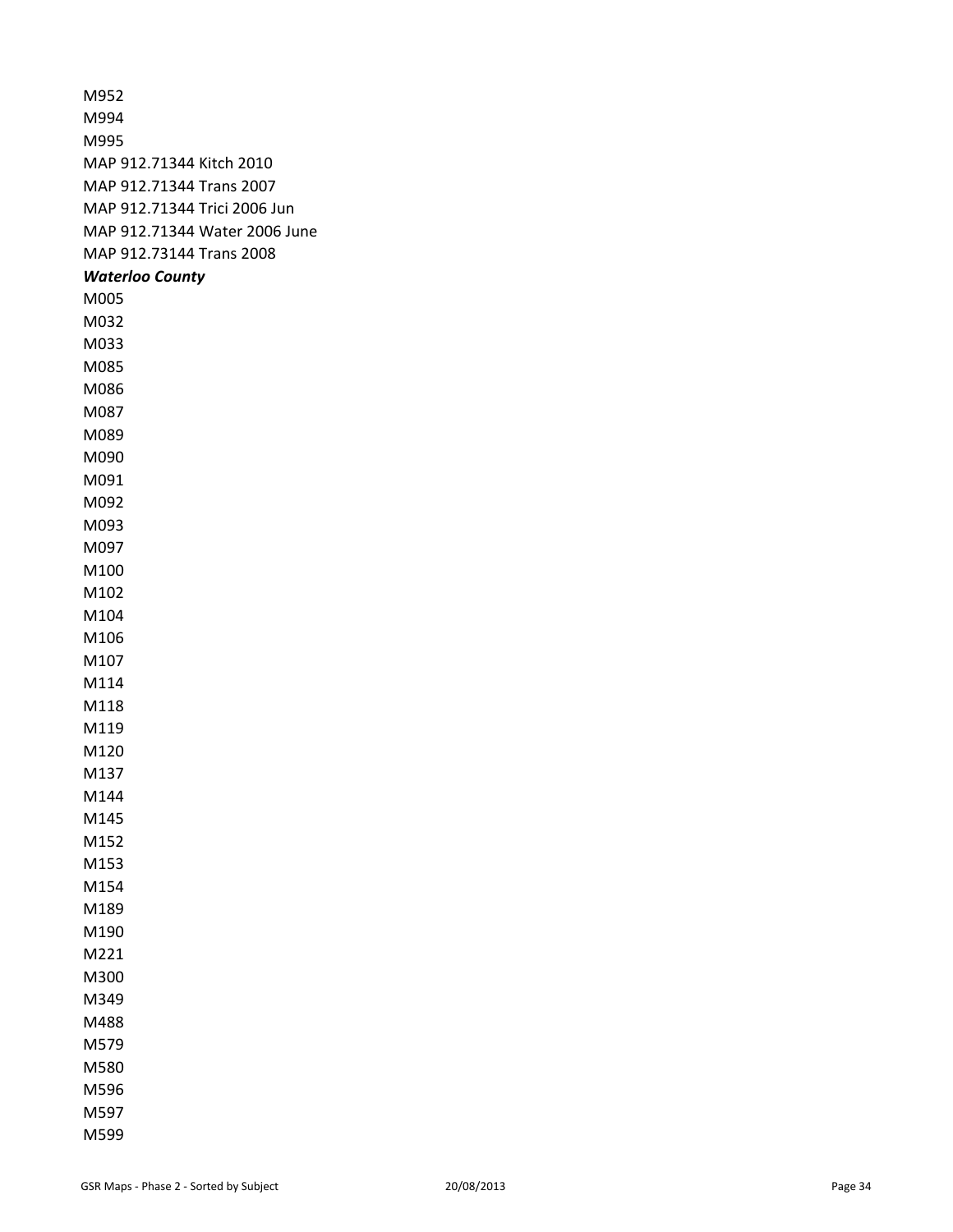| M605                     |
|--------------------------|
| M625                     |
| M661                     |
| M895                     |
| M896                     |
| M897                     |
| M898                     |
| M899                     |
| M905                     |
| <b>Waterloo Township</b> |
| M002                     |
| M010                     |
| M077                     |
| M081                     |
| M082                     |
| M084                     |
| M108                     |
| M108                     |
| M110                     |
| M126                     |
| M139                     |
| M155                     |
| M156                     |
| M157                     |
| M158                     |
| M159                     |
| M160                     |
| M161                     |
| M162                     |
| M220                     |
| M442                     |
| M551                     |
| M571                     |
| M604                     |
| M663                     |
| Wellesley                |
| M049                     |
| M127                     |
| M299                     |
| Wellesley Township       |
| M050                     |
| M053                     |
| M065                     |
| M095                     |
| M096                     |
| M111                     |
| M112                     |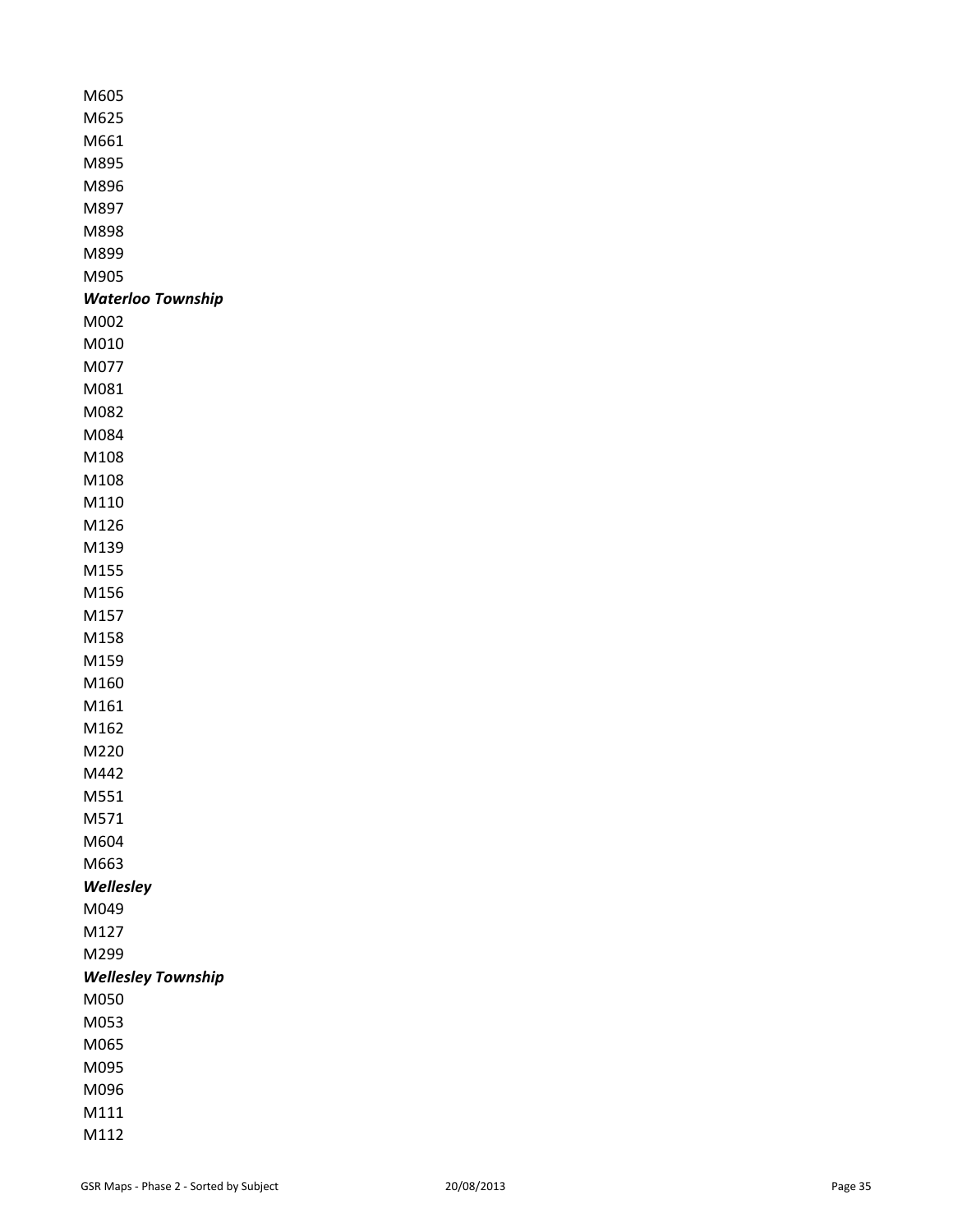| M117                                    |
|-----------------------------------------|
| M146                                    |
| M150                                    |
| M151                                    |
| M163                                    |
| M363                                    |
| M473                                    |
| M565                                    |
| M570                                    |
| M571                                    |
| M591                                    |
| M592                                    |
| M594                                    |
| M617                                    |
| M618                                    |
| M619                                    |
| M629                                    |
| M644                                    |
| M654                                    |
| M668                                    |
| M929                                    |
| M941                                    |
| M996                                    |
| <b>Wellesley Township--Census, 1861</b> |
|                                         |
| M592                                    |
| M594                                    |
| <b>Wellington County</b>                |
| M120                                    |
| M131                                    |
| M137                                    |
| M172                                    |
| M173                                    |
| M190                                    |
| M232                                    |
| M247                                    |
| M300                                    |
| M313                                    |
| M320                                    |
| M349                                    |
| M367                                    |
| M377                                    |
| M447                                    |
| M485                                    |
| M489                                    |
| M544                                    |
| M545<br>M596                            |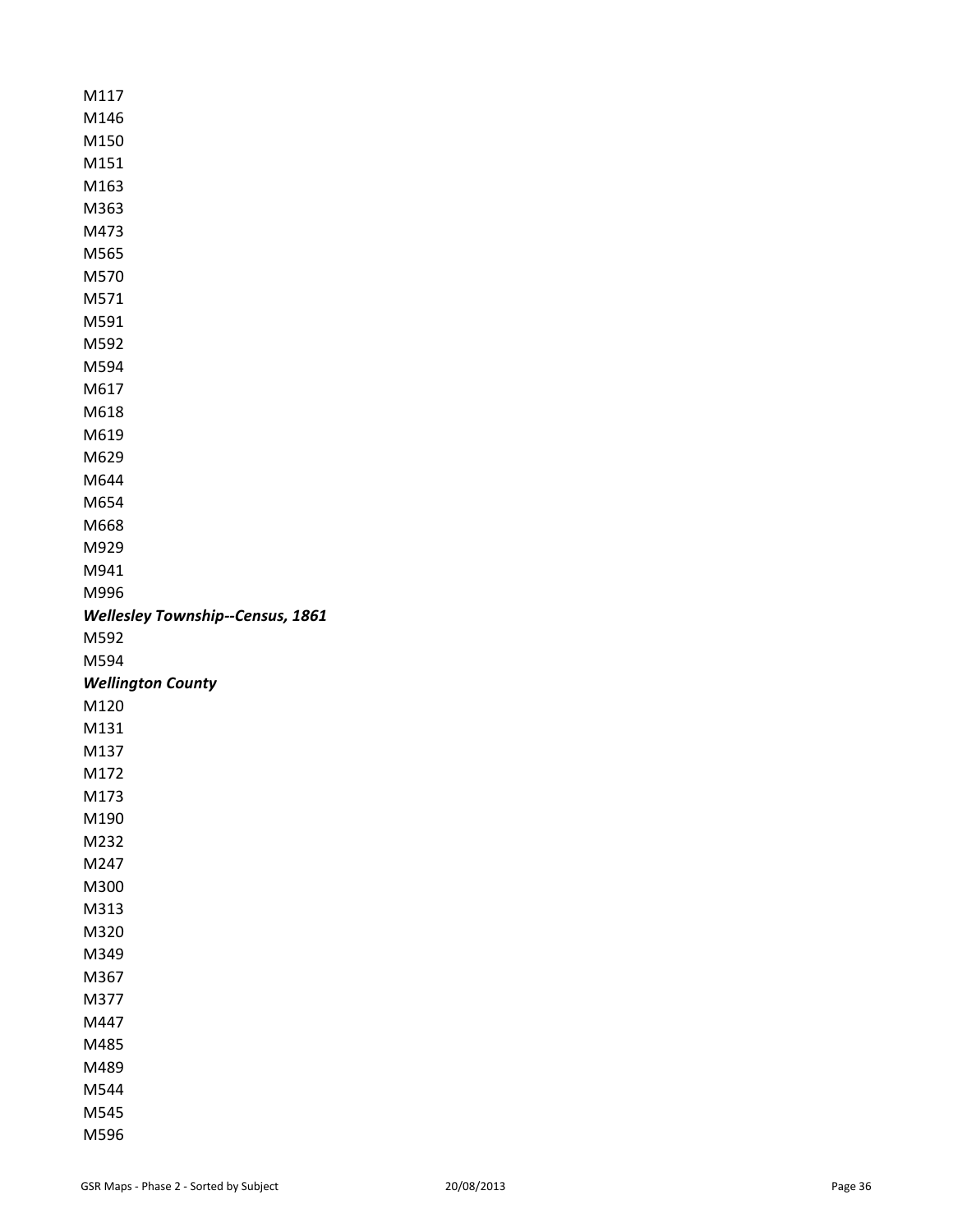M597 M599 M645 M648 M943 M944 M945 *West Garafraxa Township* M260 *West Montrose* M666 M935 *Westdale* M160 *Wildlife--Waterloo County* M896 M897 *Wilmot Township* M047 M103 M121 M128 M129 M132 M150 M290 M363 M473 M564 M620 M621 M629 M639 M659 M667 M903 M930 MAP 912.71344 Wilmo 2006 Jun *Winterbourne* M062 M063 M666 M935 *Woolwich Township* M101 M109 M113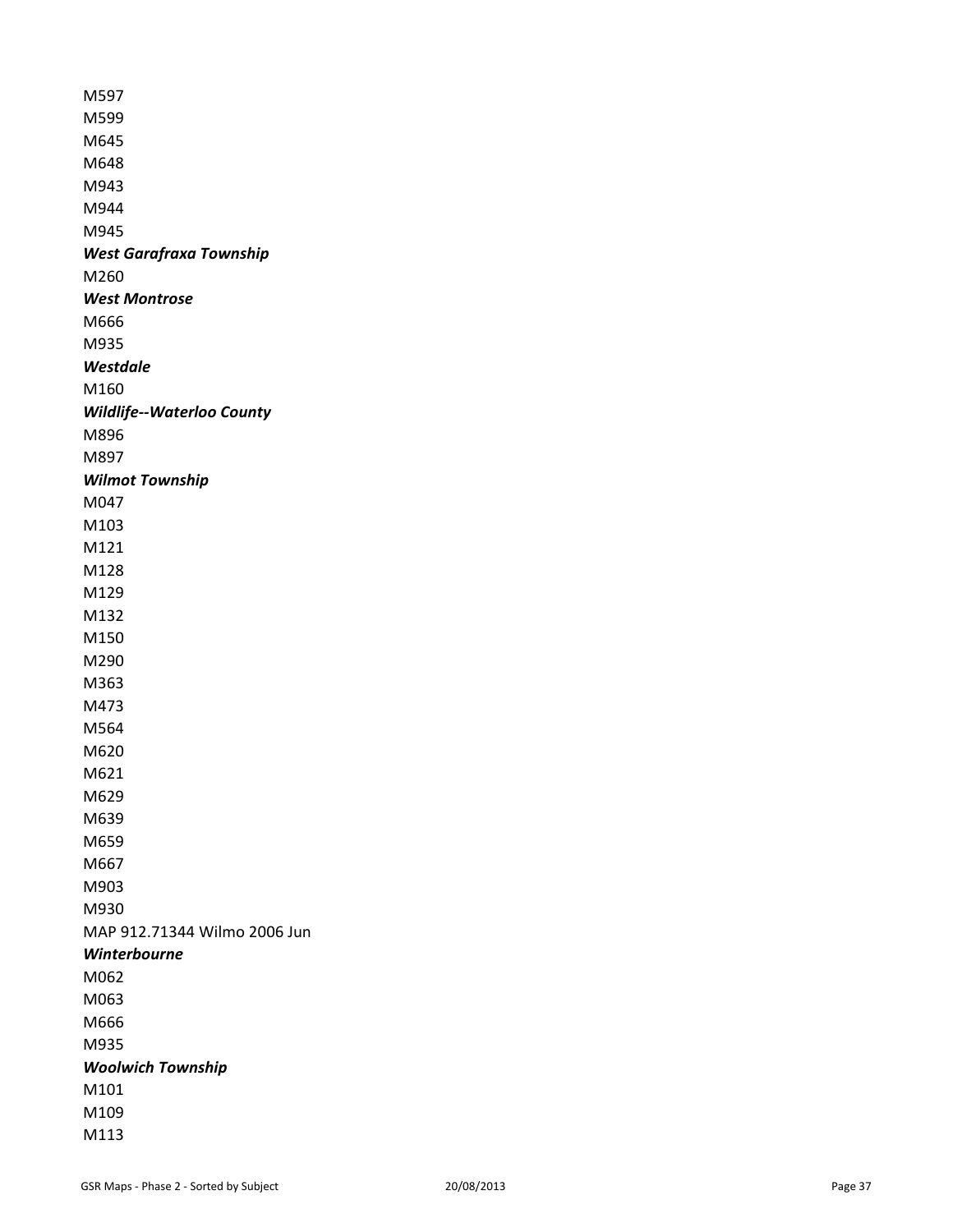M116 M122 M124 M125 M130 M150 M363 M473 M566 M569 M570 M571 M590 M614 M629 M641 M657 M666 M893 M931 M935 M941 M961 MAP 912.71344 Woolw 2006 Jun pt. 1 & 2 *World maps* M233 M235 M237 *Writers--Ontario* M913

# **XYZ**

**\* The GSR has additional fire insurance maps in different formats. Please see the list below:** 

The GSR collection has 3 Berlin/Kitchener fire insurance maps.

*1. M449-H1 Berlin 1894 revised 1904*

*2. Kitchener 1908 revised 1925* (red covered book))

*3. Kitchener 1908 revised 1947* (microfiche)

The GSR collection has fire insurance maps on microfiche for the following locations and years.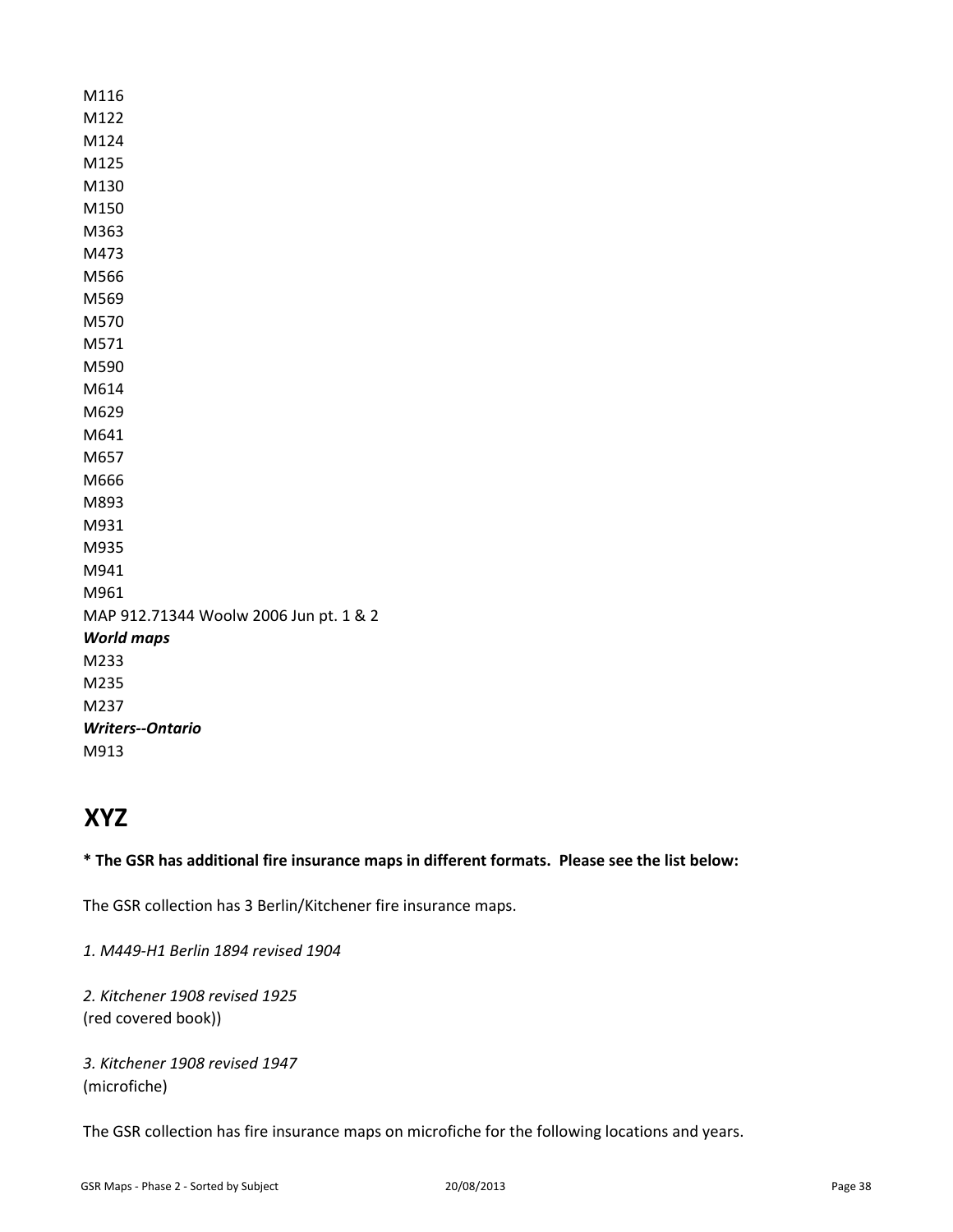| <b>Location</b> | Year                    |
|-----------------|-------------------------|
| Ayr             | 1884 (revised to 1904)  |
| Baden           | 1884 (revised to 1904)  |
| <b>Berlin</b>   | 1894 (revised to 1904)  |
| Flmira          | 1894 (revised to 1904), |
|                 | 1923                    |
| Galt            | 1929                    |
| Hespeler        | c1885, 1910, 1947       |
| Kitchener       | 1908 (revised to 1947)  |
| Linwood         | 1900                    |
| Preston         | 1910 (revised to 1917), |
|                 | 1910 (revised to 1924)  |
|                 |                         |
| St. Jacobs      | 1904                    |
| Waterloo        | 1908 (revised to 1913), |
|                 | 1920 (revised to 1946)  |
|                 |                         |
| Wellesley       | 1894 (revised to 1908)  |

**\*\* The GSR has a series of aerial photographs which have been purchased from the Regional Municipality of Waterloo. These were flown every five years. The years available in the GSR are:**

| 1975 | Partial set only (K W    |
|------|--------------------------|
|      | coverage) - see M208 -   |
|      | M216                     |
| 1980 | Partial set only (K-W    |
|      | coverage) - see M265 -   |
|      | M287                     |
| 1985 | Partial set only (K-W    |
|      | coverage) - see M550     |
|      | (index and set of 40     |
|      | aerial photographs)      |
| 1990 | Full set for the whole   |
|      | region - see M979 for    |
|      | index; aerial            |
|      | phootgraphs stored       |
|      | separately in staff area |
|      |                          |
| 1995 | Full set for the whole   |
|      | region - see M979 for    |
|      | index; aerial            |
|      | phootgraphs stored       |
|      | separately in staff area |
|      |                          |